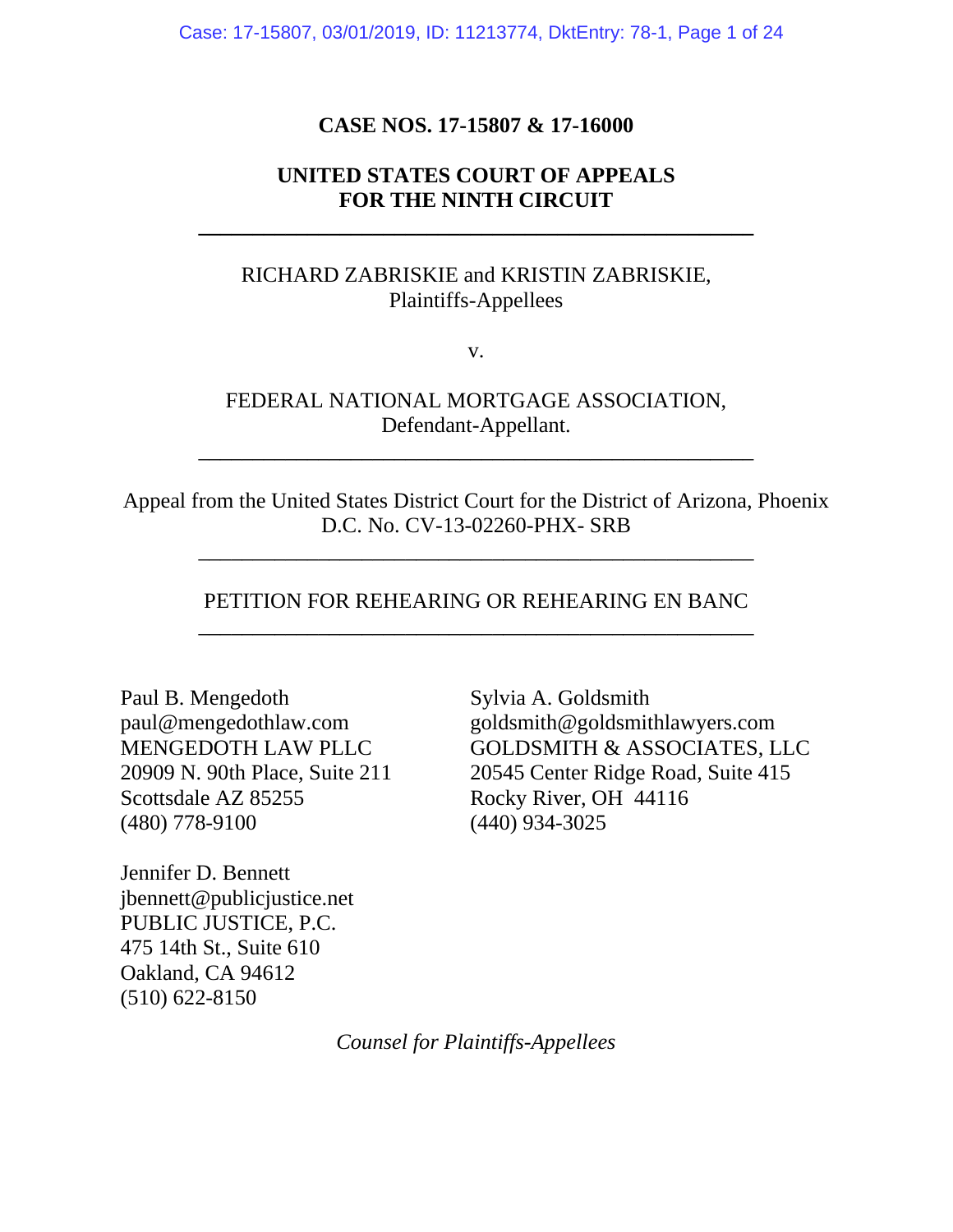# **TABLE OF CONTENTS**

<span id="page-1-0"></span>

| The Majority's Opinion Conflicts with Multiple Cases in this Circuit Holding<br>$\mathbf{I}$ .<br>that Companies Cannot Escape Liability Simply Because They Operate |
|----------------------------------------------------------------------------------------------------------------------------------------------------------------------|
| II. The Majority's Novel Subjective Intent Requirement Conflicts with this                                                                                           |
| III. The Issues Presented Here are Exceptionally Important. 17                                                                                                       |
|                                                                                                                                                                      |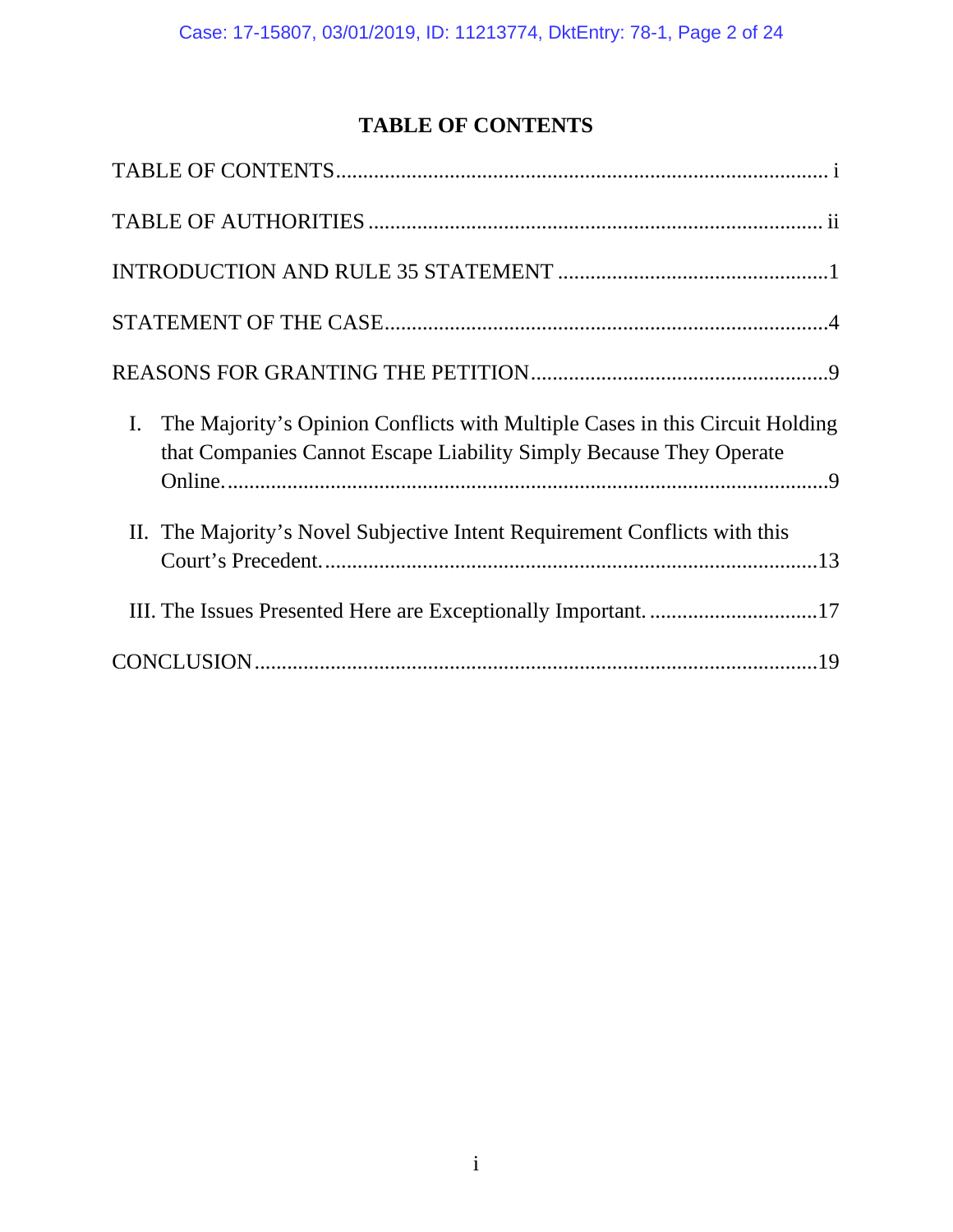# **TABLE OF AUTHORITIES**

# **Page(s)**

# <span id="page-2-0"></span>**Cases**

| Ass'n des Eleveurs de Canards et d'Oies du Quebec v. Harris,                                       |
|----------------------------------------------------------------------------------------------------|
| F.T.C. v. Neovi, Inc.,                                                                             |
| Fair Hous. Council of San Fernando Valley v. Roommates.Com, LLC,                                   |
| In re. Filiquarian Publ'g, LLC,                                                                    |
| In the Matter of First Am. Real Estate Sols., LLC,                                                 |
| Greenway v. Info. Dynamics, Ltd.,                                                                  |
| Greenway v. Info. Dynamics, Ltd.,                                                                  |
| Harris v. RELS Reporting Servs., LLC,<br>No. 2:14-CV-0805-SLB, 2016 WL 4366892 (N.D. Ala. Aug. 16, |
| McCalmont v. Fed. Nat'l Mortg. Ass'n,                                                              |
| In re Reynoso,                                                                                     |
| Shaw v. Experian Info. Sols., Inc.,                                                                |
| United States v. Banks,                                                                            |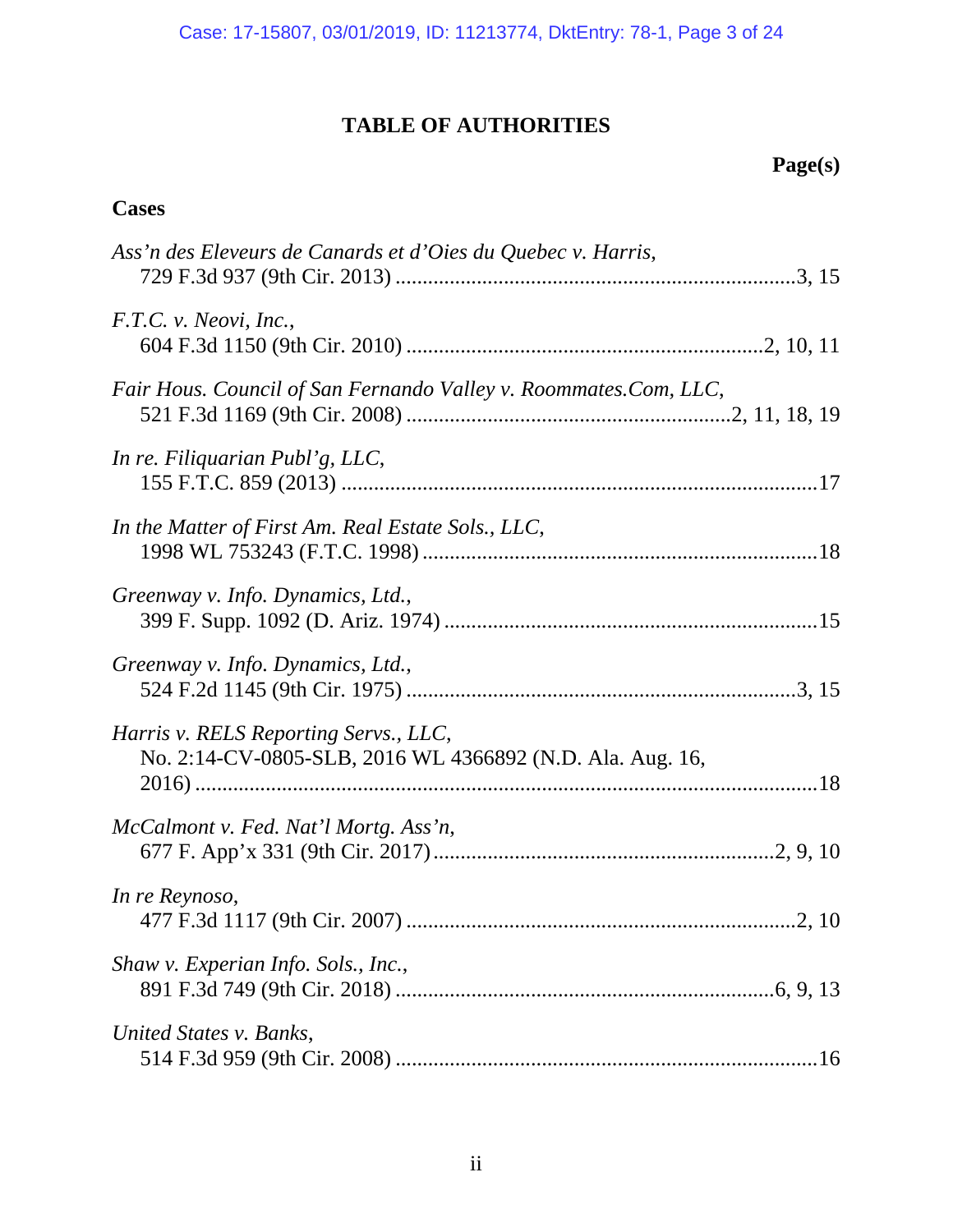| W. Watersheds Project v. Interior Bd. of Land Appeals, |  |
|--------------------------------------------------------|--|
|                                                        |  |

# **Statutes**

# **Other Authorities**

| Fed. Trade Comm'n, Data Brokers: A Call for Transparency and      |  |
|-------------------------------------------------------------------|--|
|                                                                   |  |
|                                                                   |  |
| Hearing on H.R. 16340 Before the Subcomm. on Consumer Affairs of  |  |
| <i>the H. Comm. on Banking and Currency, 91st Cong. 1 (1970) </i> |  |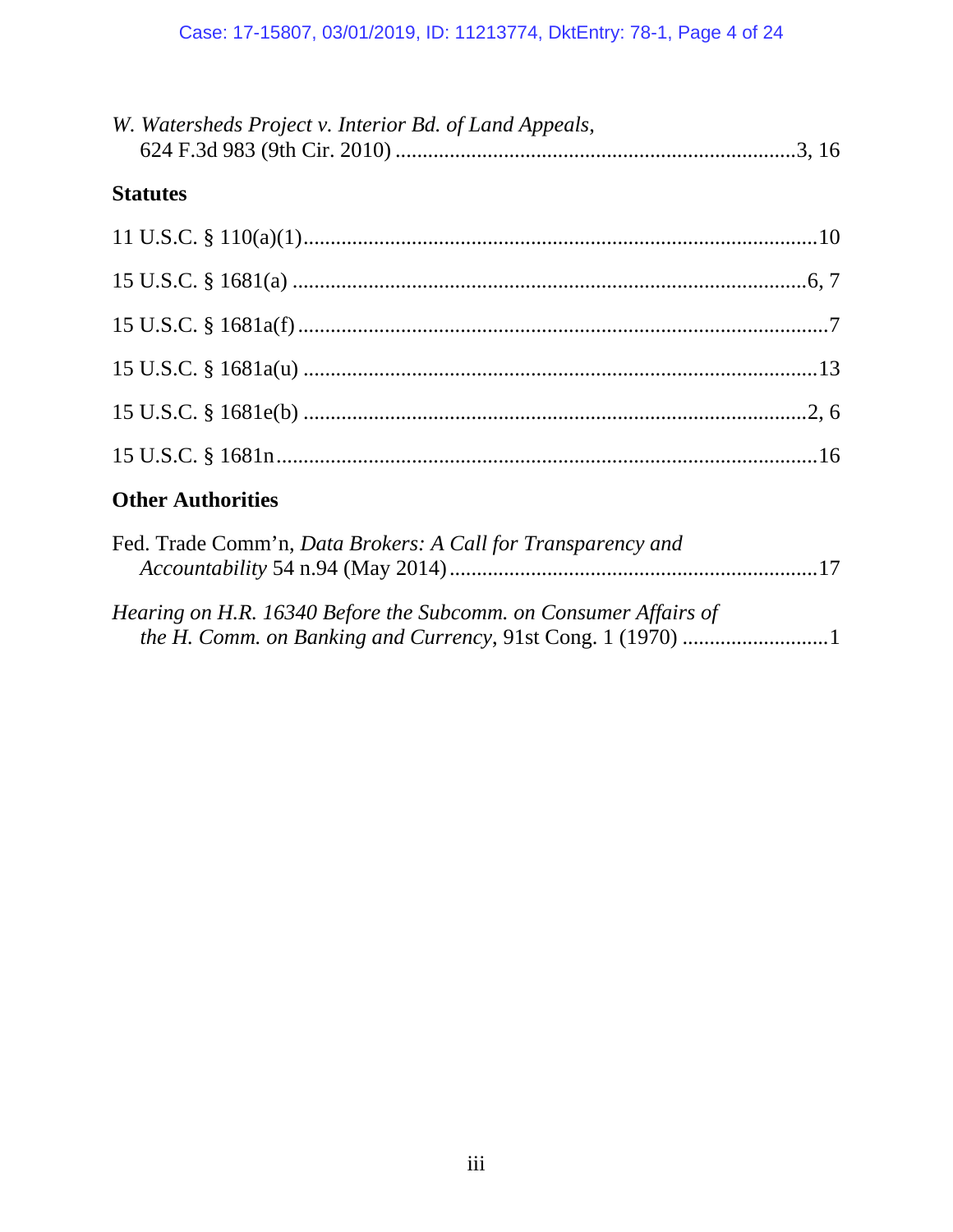### **INTRODUCTION AND RULE 35 STATEMENT**

<span id="page-4-0"></span>There are hundreds of consumer reporting agencies in this country, companies that compile information on everything from consumers' credit history to their criminal background to their prescription drug history. [1](#page-4-2) The reports these companies provide play a crucial role in nearly every aspect of our lives. Lenders use consumer reports to determine eligibility for auto and home loans; employers use them to vet job applicants; landlords use them to evaluate potential tenants.

Because of the far-reaching impact of these reports, Congress passed the Fair Credit Reporting Act (FCRA) to ensure that the information they contain is accurate. Congress was particularly concerned about the automation of consumer reporting: the "great danger of having" a person's "life and character reduced to impersonal 'blips' and key-punch holes in a stolid and unthinking machine which can literally ruin [a person's] reputation without cause, and make him unemployable or uninsurable, as well as deny him the opportunity to obtain a mortgage to buy a home." *Hearing on H.R. 16340 Before the Subcomm. on Consumer Affairs of the H. Comm. on Banking and Currency*, 91st Cong. 1 (1970) (remarks of Rep. Leonor Sullivan). The FCRA, therefore, requires that companies that provide consumer reports implement "reasonable procedures to assure

<span id="page-4-1"></span>l

<span id="page-4-2"></span><sup>1</sup> *See* Defining Larger Participants in Certain Consumer Financial Product and Service Markets, 77 Fed. Reg. 9592, 9601 (Feb. 17, 2012).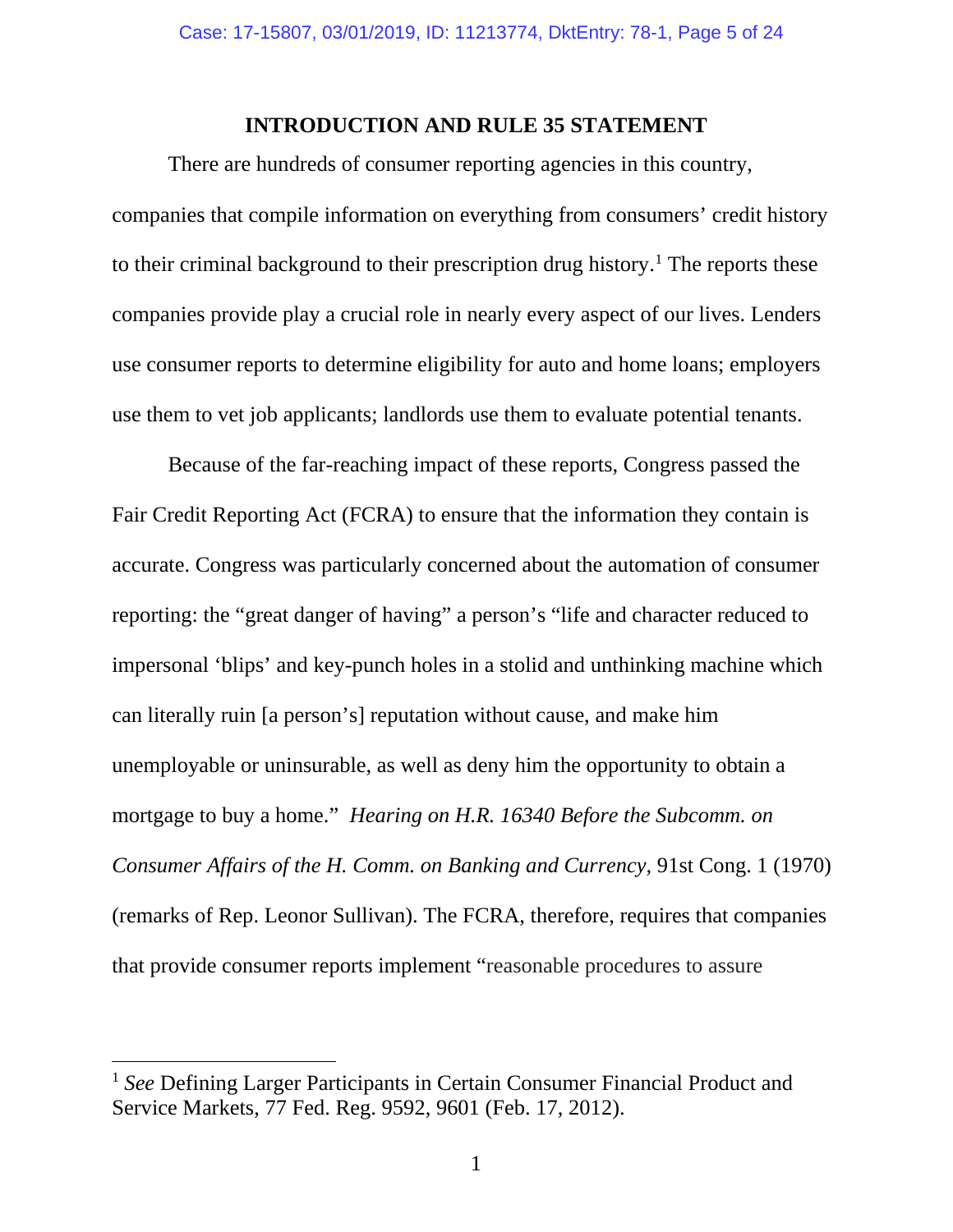#### <span id="page-5-4"></span>Case: 17-15807, 03/01/2019, ID: 11213774, DktEntry: 78-1, Page 6 of 24

maximum possible accuracy of the information" they report. 15 U.S.C. §  $1681e(b).<sup>2</sup>$  $1681e(b).<sup>2</sup>$  $1681e(b).<sup>2</sup>$ 

<span id="page-5-2"></span>The panel majority's decision in this case turns the FCRA on its head. It concludes that Fannie Mae, which provides consumer reports to mortgage lenders through an online platform, can avoid the FCRA precisely *because* it has automated its consumer reporting. This decision directly conflicts with a prior decision of this Court, albeit unpublished, which rejected this very argument. *See McCalmont v. Fed. Nat'l Mortg. Ass'n*, 677 F. App'x 331 (9th Cir. 2017). It also conflicts with several published decisions of this Court making clear that the law applies equally to all companies, regardless of whether they operate through human employees at "quaint brick-and-mortar facilities" or entirely online via web-based software, *Fair Hous. Council of San Fernando Valley v.* 

<span id="page-5-3"></span><span id="page-5-1"></span><span id="page-5-0"></span>*Roommates.Com, LLC*, 521 F.3d 1169 n.24 (9th Cir. 2008) (en banc). *See id.*; *F.T.C. v. Neovi, Inc.*, 604 F.3d 1150 (9th Cir. 2010); *In re Reynoso*, 477 F.3d 1117 (9th Cir. 2007).

The question whether Fannie Mae may be absolved of any responsibility for the reports it issues, simply because it has automated its reporting, is exceptionally important. Fannie Mae furnishes millions of consumer reports a year to mortgage

l

<span id="page-5-5"></span><sup>&</sup>lt;sup>2</sup> Unless otherwise specified, internal quotation marks and alterations are omitted throughout this petition.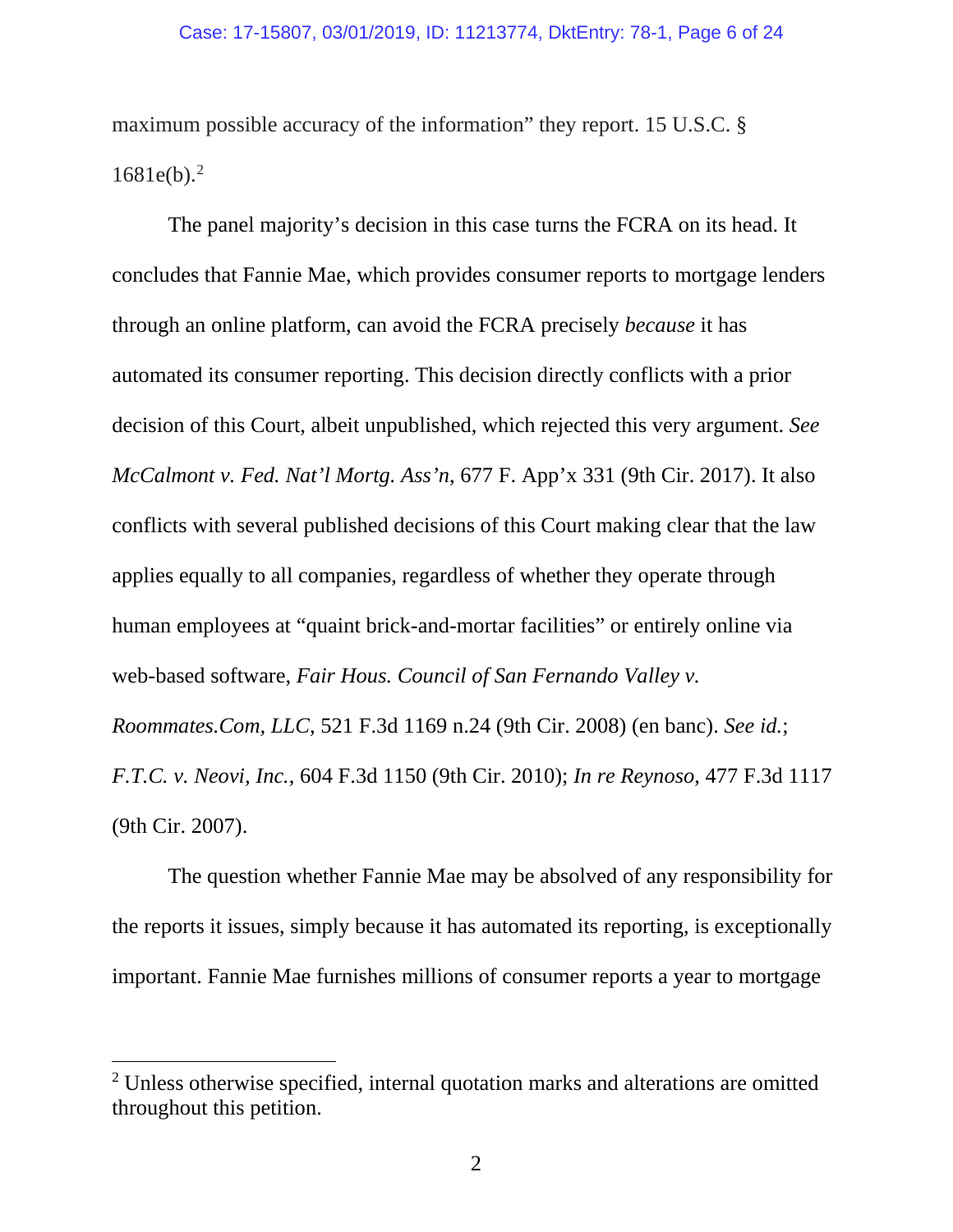#### Case: 17-15807, 03/01/2019, ID: 11213774, DktEntry: 78-1, Page 7 of 24

lenders, reports that are often dispositive of whether a prospective home-buyer can obtain a loan. The FCRA is an essential safeguard to ensure these reports are accurate.

Furthermore, the majority's decision cannot be cabined to Fannie Mae. Numerous consumer reporting agencies in a wide variety of fields operate via online platforms in the same way Fannie Mae does. The majority's reasoning would exempt a large and ever-growing portion of the consumer reporting industry from the law designed to regulate it. And, more generally, the decision throws into question what was previously clearly established in this Circuit: that a company cannot escape the law by automating its business.

<span id="page-6-2"></span><span id="page-6-1"></span><span id="page-6-0"></span>Rehearing en banc is also warranted to review a second important issue raised by the panel's decision: The majority grafted onto the FCRA's definition of consumer reporting agency a subjective intent requirement that is not present in the statute's text. This requirement is difficult to square with this Court's previous interpretation of the statute in *Greenway v. Info. Dynamics, Ltd.*, 524 F.2d 1145 (9th Cir. 1975); it conflicts with the Court's interpretation of the same language in other statutes, *see W. Watersheds Project v. Interior Bd. of Land Appeals*, 624 F.3d 983 (9th Cir. 2010); *Ass'n des Eleveurs de Canards et d'Oies du Quebec v. Harris*, 729 F.3d 937 (9th Cir. 2013); and it will enable companies that sell consumer reports to evade the law by disclaiming any intent to be subject to it.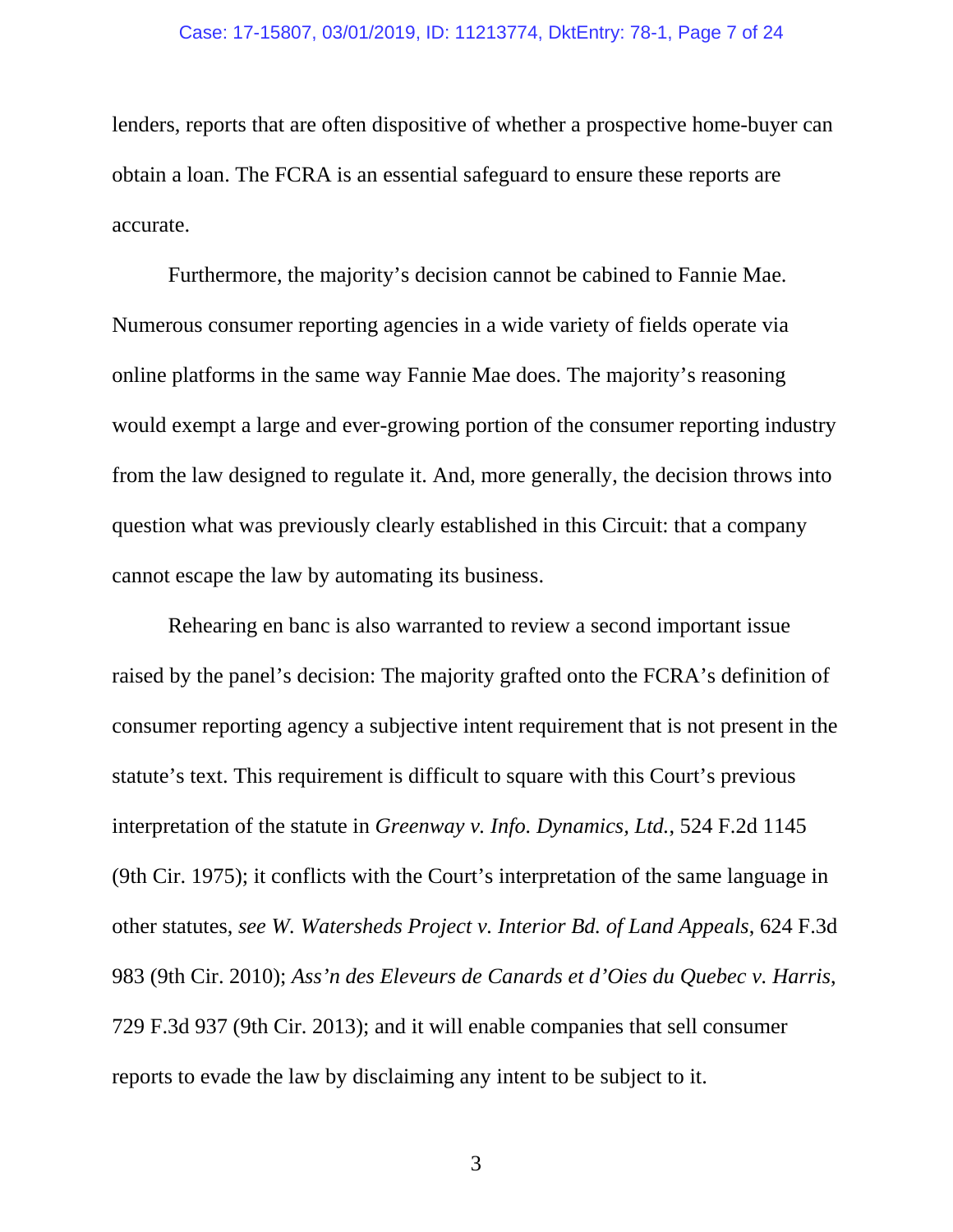Given the conflicts within the Circuit and the broad impact of the issues presented here, this Court should grant en banc review.

## **STATEMENT OF THE CASE**

## <span id="page-7-0"></span>**1. Fannie Mae's Role as a Provider of Consumer Reports and its Erroneous Reporting of Nonexistent Foreclosures**

Fannie Mae is best known for purchasing mortgage loans on the secondary market. But it has another lesser-known, but equally influential, role in the mortgage industry. It provides consumer reports on loan applicants to mortgage lenders. These reports contain a wide range of information, including credit history, employment and income, and risk factors, as well as a statement of the loan's eligibility for purchase by Fannie Mae and, in many cases, whether Fannie Mae recommends approving the loan. Op. 26-27.

Fannie Mae's reports are frequently dispositive in determining whether a mortgage lender will issue a loan. SER11-12. But they're not always accurate. Here, for example, Fannie Mae falsely told lenders that Appellees, the Zabriskies, had a prior foreclosure when they didn't, leading multiple lenders to deny mortgage financing the Zabriskies otherwise would have received. Op. 16-17.

This was not an isolated occurrence. Fannie Mae has issued thousands of reports to lenders falsely reporting foreclosures that never happened. *See* Mot. Class Cert., Dkt. 133, *Walsh v. Federal Nat'l Mortgage Ass'n*, No. 15-00761 (D. Ariz. Jan. 31, 2018), at 15.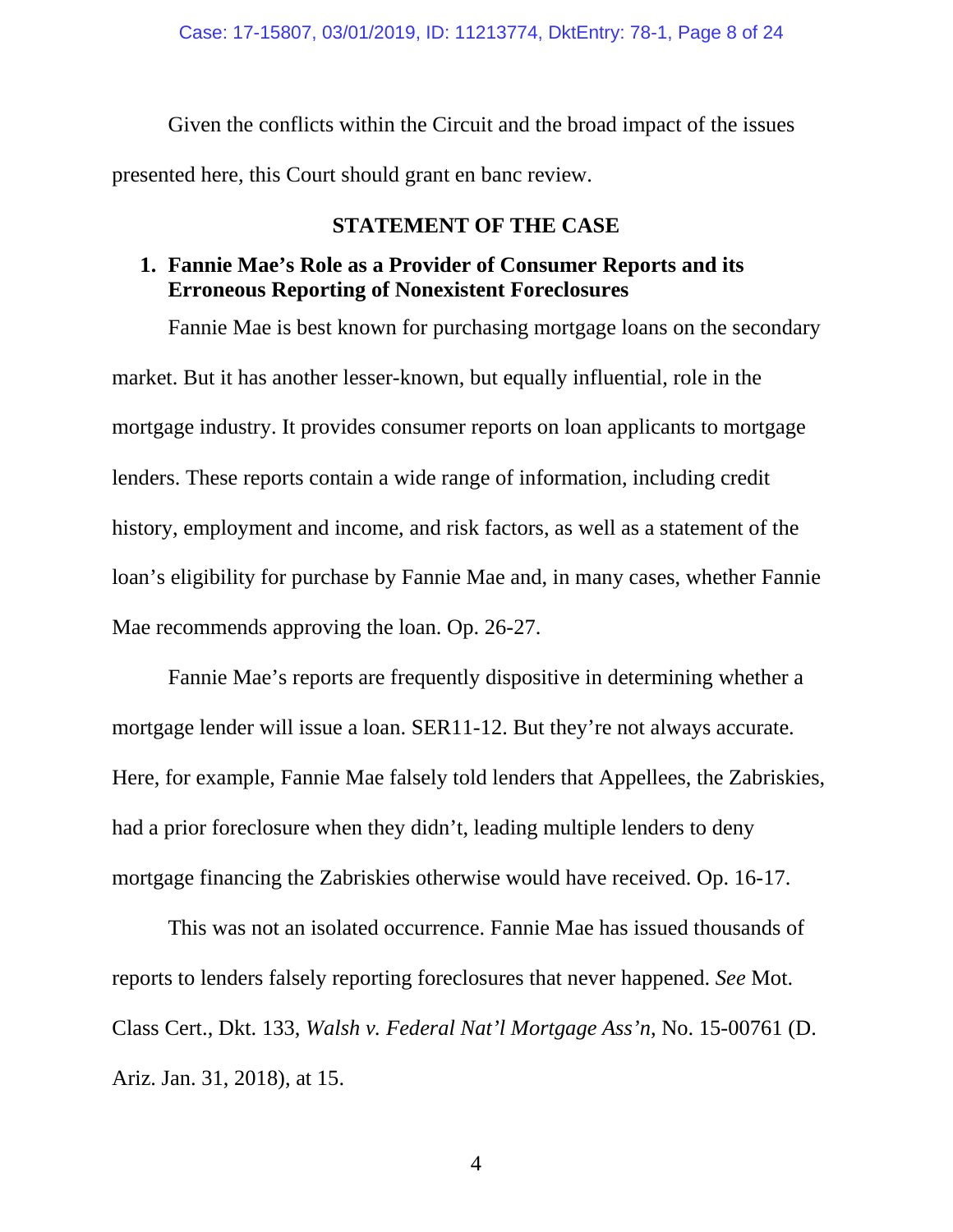### **2. Fannie Mae's Automated Consumer Reporting System**

The reason Fannie Mae reported nonexistent foreclosures is because it programmed the automated system it uses to issue its reports to do so. Op. 16.

Fannie Mae produces its reports through an automated consumer reporting system it created, owns, and controls called Desktop Underwriter. *See* Answer Br. 5-17 (describing system in detail). Desktop Underwriter is connected to an online platform, through which lenders can request reports on loan applicants. Once a lender requests a report on a consumer and inputs the information Desktop Underwriter requests, Fannie Mae's automated system does the rest. It opens a file on the consumer that remains stored on Fannie Mae's servers forever; imports, directly from a company that sells consumer data, raw credit data on the loan applicant; combines that data with information provided by the lender; analyzes the combined data through Fannie Mae's proprietary credit risk assessment algorithm; applies any relevant policy overrides Fannie Mae has programmed into the system to dictate special treatment of certain cases; and produces a report according to specifications programmed into it by Fannie Mae, which it then furnishes to the lender through Desktop Underwriter's online platform. *Id.*

None of the credit data Fannie Mae imported or the information Fannie Mae received from lenders stated the Zabriskies had a foreclosure. Op. 26. Nevertheless, Fannie Mae's reports repeatedly said they did, providing information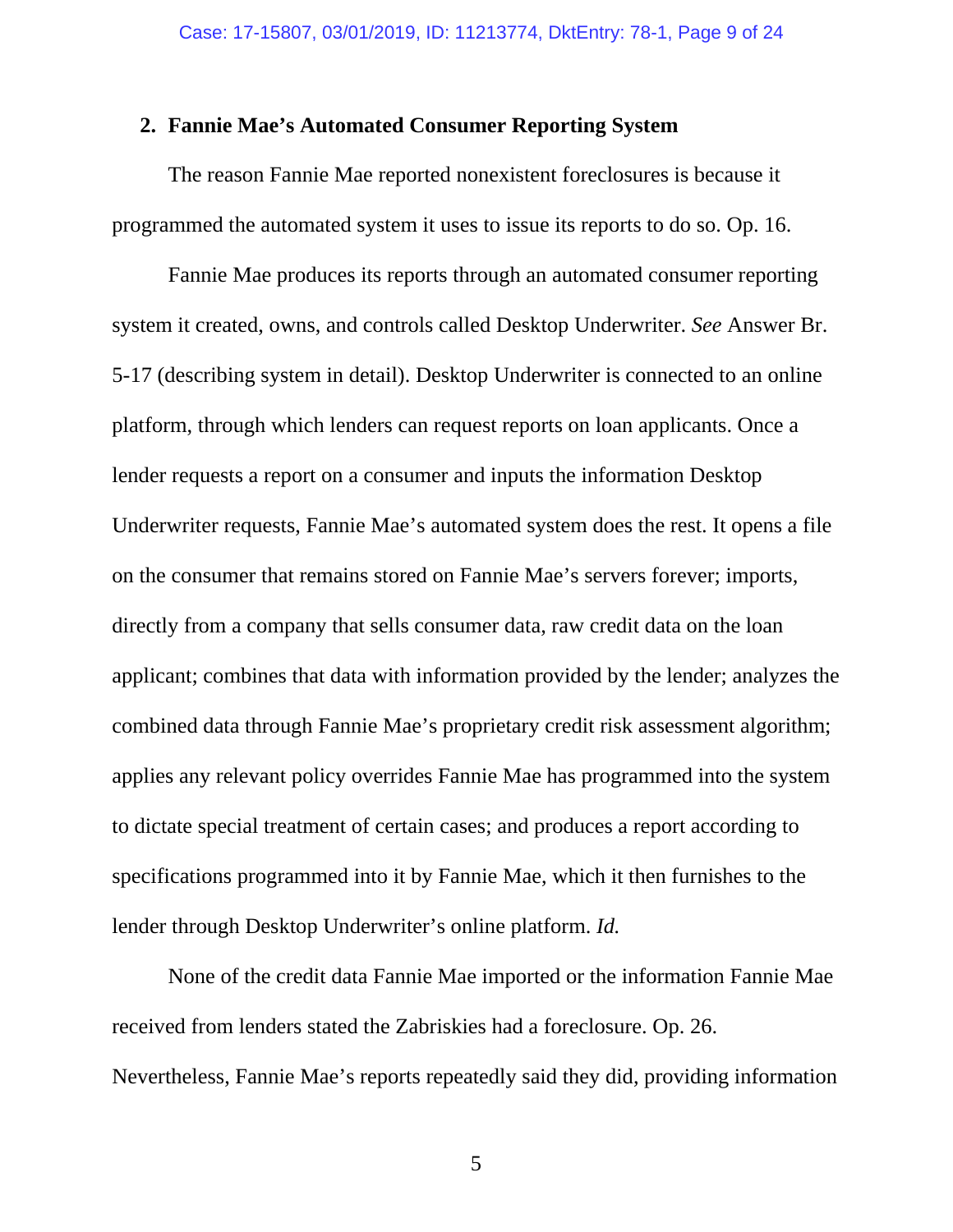on the (nonexistent) foreclosure with tables like this:

| <b>Borrower</b>               | <b>Creditor</b> | <b>FC Type</b> | <b>Account Number Date Reported</b> |        |
|-------------------------------|-----------------|----------------|-------------------------------------|--------|
| <b>RICHARD C</b><br>ZABRISKIE | <b>PNC BANK</b> | Foreclosure    |                                     | 107/08 |
| <b>RICHARD C</b><br>ZABRISKIE | <b>PNC BANK</b> | Foreclosure    |                                     | 07/08  |

*See, e.g.*, ER507.

As this Court has previously explained, the problem was that Fannie Mae programmed Desktop Underwriter to report a foreclosure any time the consumer credit data the company used contained a particular credit reporting code, even though Fannie Mae *knew* that this code "did not represent a foreclosure." *Shaw v. Experian Info. Sols., Inc.*, 891 F.3d 749, 753 (9th Cir. 2018).

## <span id="page-9-1"></span><span id="page-9-0"></span>**3. The Fair Credit Reporting Act**

The Fair Credit Reporting Act was passed to protect consumers and the security of the financial system against these kinds of inaccuracies. *See* 15 U.S.C. § 1681(a). The statute mandates that "[w]henever a consumer reporting agency prepares a consumer report it shall follow reasonable procedures to assure maximum possible accuracy of the information concerning the individual about whom the report relates." 15 U.S.C. § 1681e(b).

<span id="page-9-2"></span>The statute's definition of "consumer reporting agency" is broad: "any person which, for monetary fees, dues, or on a cooperative nonprofit basis, regularly engages in whole or in part in the practice of assembling or evaluating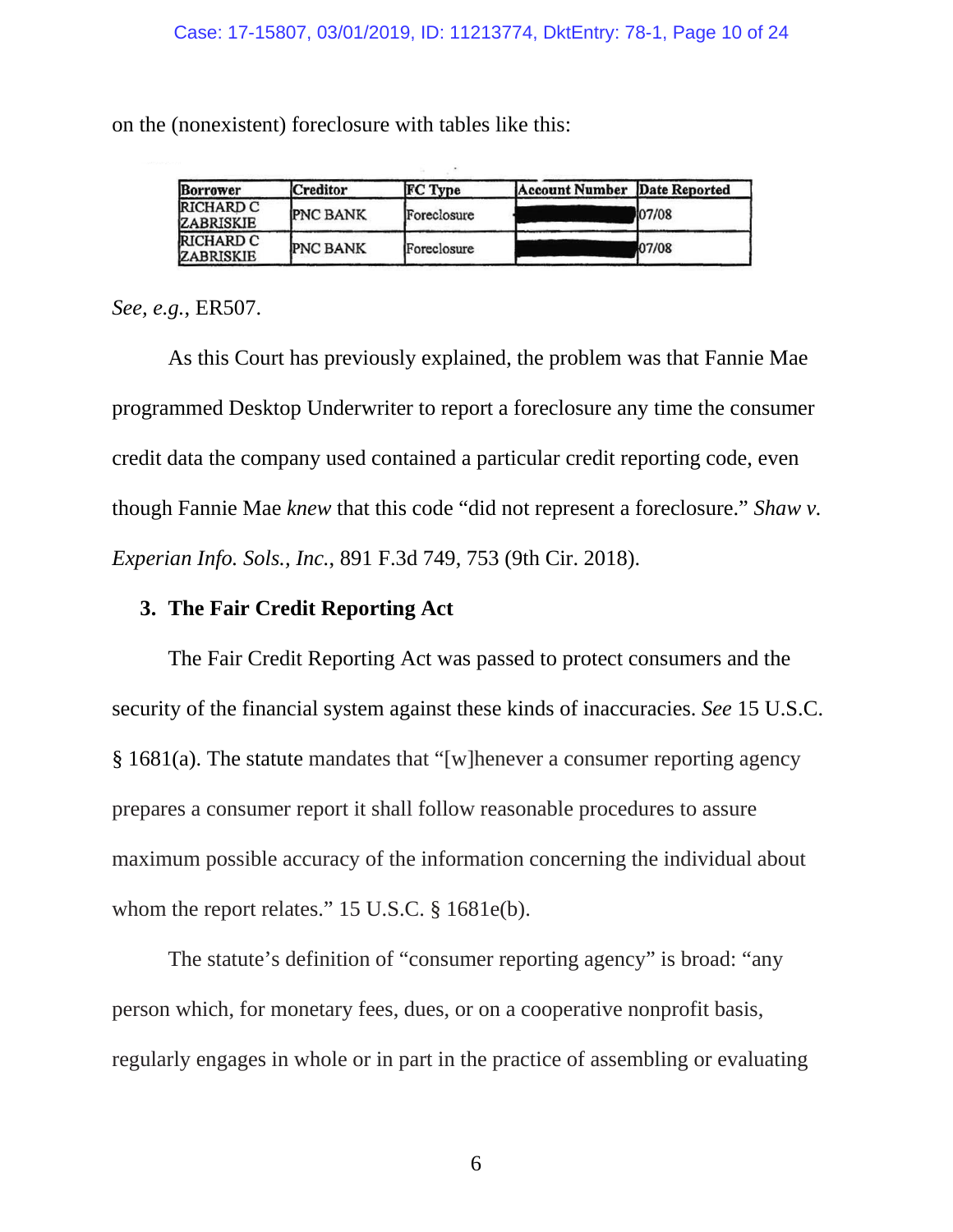#### <span id="page-10-1"></span>Case: 17-15807, 03/01/2019, ID: 11213774, DktEntry: 78-1, Page 11 of 24

consumer credit information or other information on consumers for the purpose of furnishing consumer reports to third parties," 15 U.S.C. § 1681a(f). *See* Haynes, F.T.C. Staff Opinion Letter, 1998 WL 34323759, at \*1 (June 9, 1998) ("Congress intended for the FCRA to cover a very broad range of 'assembling' or 'evaluating' activities."). It covers everything from traditional credit bureaus to websites that offer instant background checks to check verification companies. *See* F.T.C., *40 Years of Experience with the Fair Credit Reporting Act*, 2011 WL 3020575, at \*23, \*25.

This breadth is crucial to the FCRA's purpose of ensuring that companies that play a "vital role in assembling and evaluating" consumer information "exercise their grave responsibilities" responsibly, 15 U.S.C. § 1681(a).

### <span id="page-10-0"></span>**4. This Lawsuit and the Panel's Decision**

After being told by lenders that the reason they had trouble getting a home loan was because Fannie Mae was reporting that they'd had a foreclosure, the Zabriskies sued Fannie Mae for its failure to comply with the FCRA. ER365-76. The case went to trial, and a jury found for the Zabriskies. ER1-2.

After the verdict, Fannie Mae appealed from the district court's pre-trial decision on cross-motions for summary judgment holding that Fannie Mae is a consumer reporting agency for purposes of the FCRA. ER83, 95-100. A divided panel of this Court reversed. Op. 15.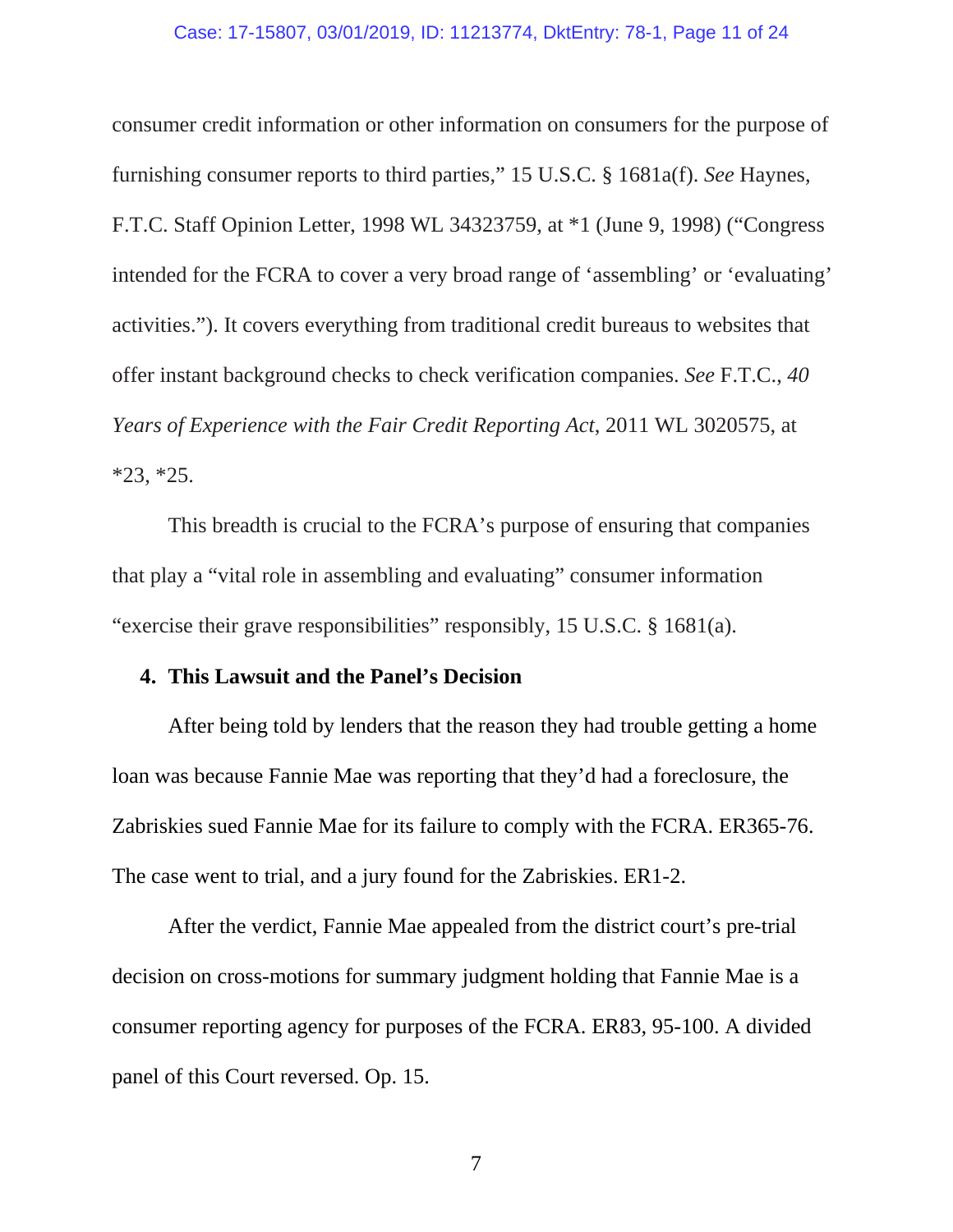The majority's decision, written by Judge Wallace, rests on two holdings: First, the majority held that because Fannie Mae employees do not assemble and evaluate consumer credit information by hand, but instead have created and programmed an automated consumer reporting system to do so, Fannie Mae is not engaged in assembling or evaluating consumer credit information *at all*. Op. 7. Second, the majority held that even if Fannie Mae does assemble and evaluate consumer information, it does not do so "for the purpose of furnishing consumer reports." Op. 11-12.

The dissent strongly disagreed on both counts. First, the dissent rejected the majority's assertion that Fannie Mae does not assemble or evaluate consumer information. It's "undisputed" that Desktop Underwriter "pull[s] credit data (*i.e.*, assembling) and that it then evaluates that data using algorithms established by Fannie Mae (*i.e.*, evaluating) to generate a report and recommendation for the lenders." Op. 20. And Desktop Underwriter, the dissent explained, is *Fannie Mae's*  system, owned, programmed, and controlled by Fannie Mae; all of this "assembling and evaluating" of consumer information "takes place on Fannie Mae's network." Op. 21. Therefore, the dissent concluded that Fannie Mae itself "engages" in "assembling and evaluating" consumer information. *See id.* 

Second, the dissent rejected the majority's conclusion that Fannie Mae's purpose "is not to furnish a consumer report to a third party." Op. 26. The reports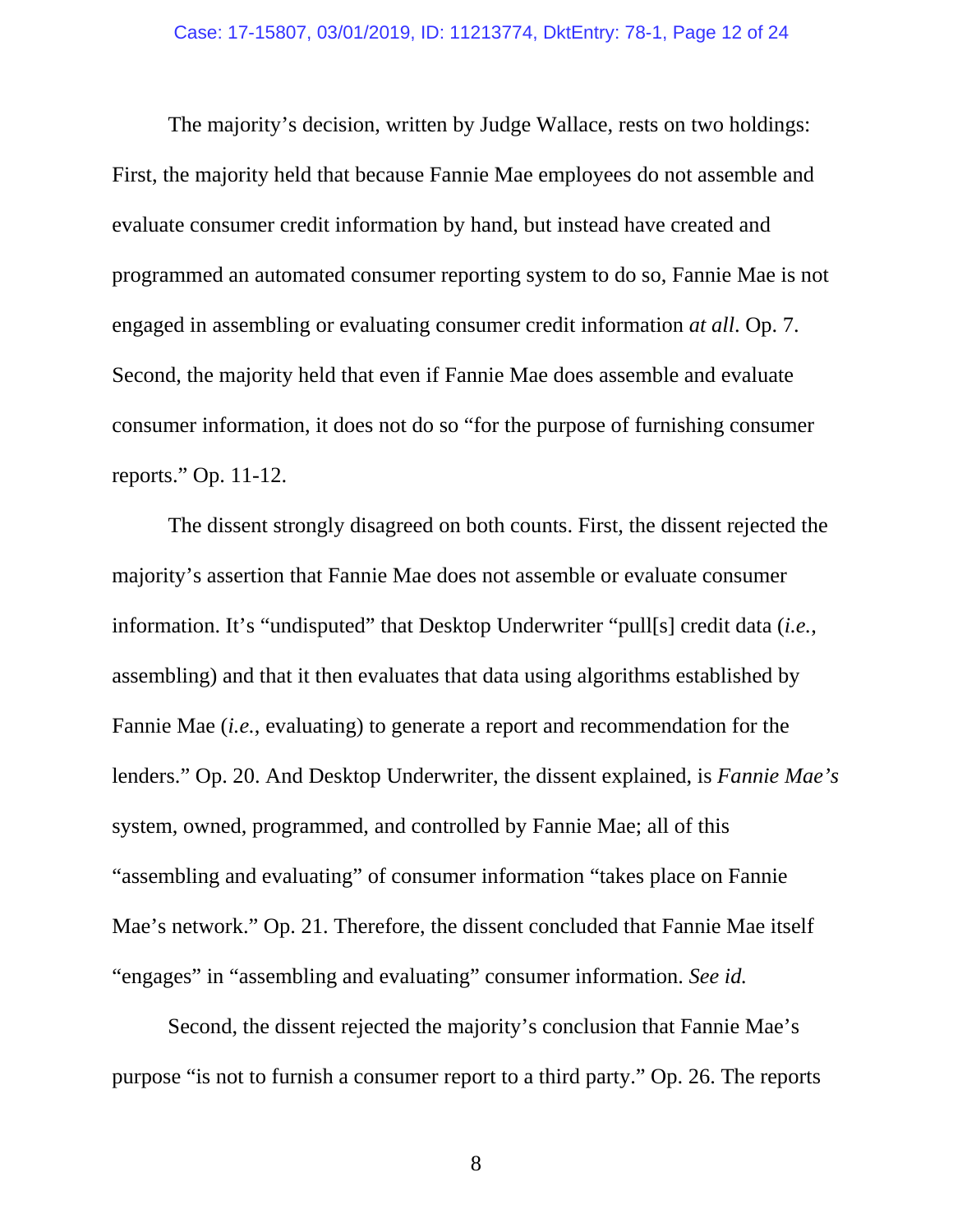Fannie Mae provides lenders, the dissent explained, meet the statutory definition of consumer reports: They contain information "'bearing on a consumer's credit worthiness'" and are "'used for the purpose of serving as a factor in establishing the consumer's eligibility for credit.'" Op. 27 (quoting 15 U.S.C. § 1681(d)). "As Fannie Mae is the entity that furnishes" these reports, the dissent concluded, "Fannie Mae is a consumer reporting agency." Op. 27.

# **REASONS FOR GRANTING THE PETITION**

# <span id="page-12-1"></span><span id="page-12-0"></span>**I. The Majority's Opinion Conflicts with Multiple Cases in this Circuit Holding that Companies Cannot Escape Liability Simply Because They Operate Online.**

The majority's holding that Fannie Mae is not engaged in assembling or evaluating consumer information, simply because it created an automated system to perform these tasks, conflicts with several prior decisions of this Court. Until now, this Court had consistently held that the actions performed by a company's online platform are actions performed by the company.

<span id="page-12-3"></span><span id="page-12-2"></span>Indeed, in *McCalmont*, a previous panel of this Court rejected the very same argument the panel majority adopts here and *reversed* a district court opinion, which held that because it is Fannie Mae's Desktop Underwriter system that assembles and evaluates consumer credit information, Fannie Mae itself does not do so. *See McCalmont*, 677 F. App'x at 332; *see also Shaw*, 891 F.3d at 758 (attributing "inaccurate reporting" to "*Fannie Mae's* mistreatment of Experian's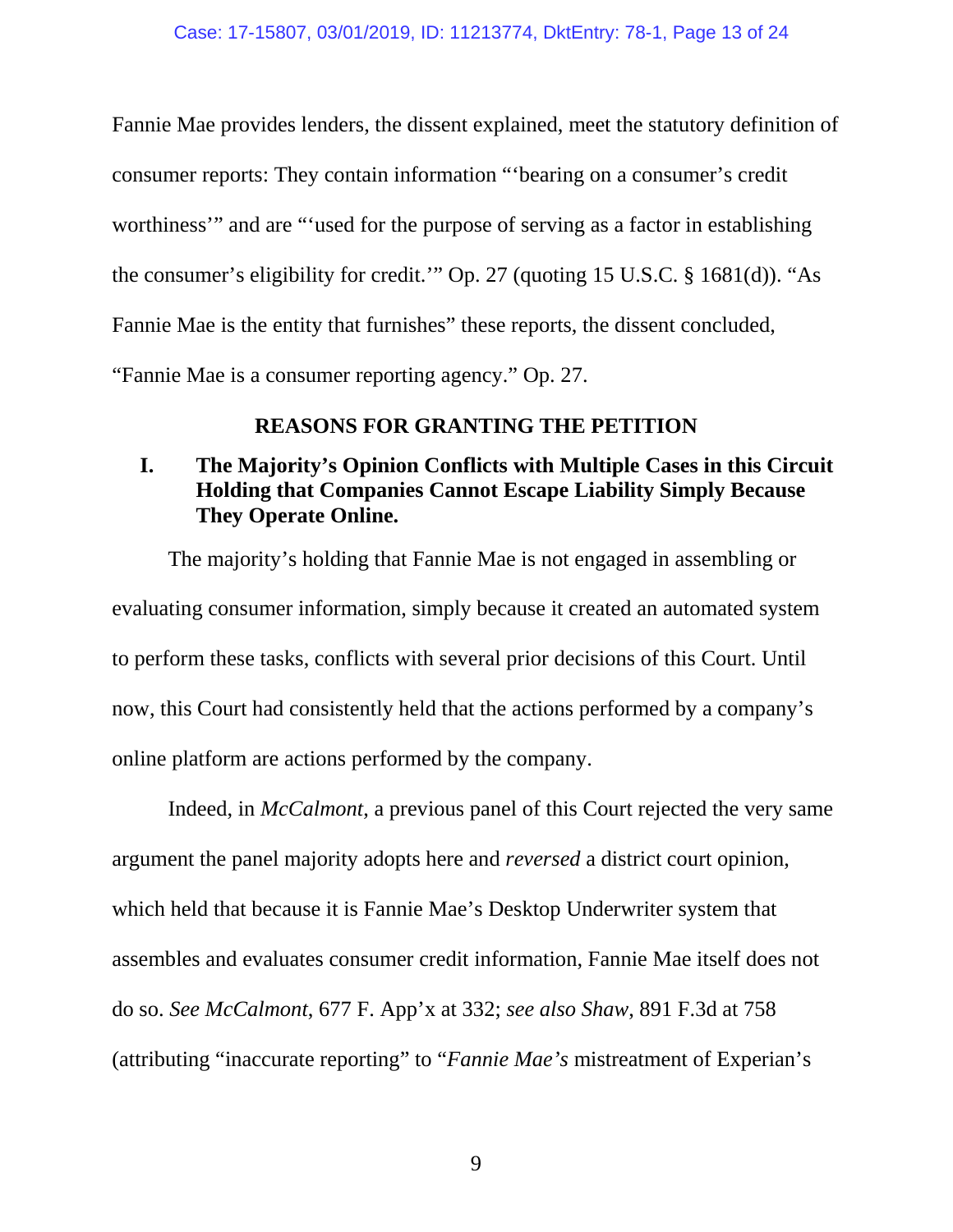#### Case: 17-15807, 03/01/2019, ID: 11213774, DktEntry: 78-1, Page 14 of 24

coding" (emphasis added)). The majority did not mention this decision, with which it directly conflicts.

<span id="page-13-3"></span><span id="page-13-2"></span><span id="page-13-1"></span>*McCalmont* rests on the same principle this Court has upheld in multiple published decisions: Companies are responsible for what they program their online platforms to do. In *Reynoso*, for example, this Court held that a company that sold access to web-based software that prepared bankruptcy forms for debtors met the statutory definition of a bankruptcy preparer—"a person . . . who prepares for compensation a document for filing," 11 U.S.C. § 110(a)(1). *In re Reynoso*, 477 F.3d at 1123. Much like Fannie Mae here, the company argued that it could not be a bankruptcy preparer because it did not prepare any documents—it merely licensed software that customers themselves could use to prepare their own bankruptcy forms. *Id.* 

This Court squarely rejected that argument. *Id.* at 1124. The company's software, the Court explained, "took debtors' responses to questions, restated them, and determined where to place the revised text into official forms." *Id.* at 1123. In other words, it prepared bankruptcy petitions. Therefore, the Court concluded, *the company* "was a bankruptcy petition preparer," "indistinguishable" from other companies that prepare petitions. *See id.* at 1123-24.

<span id="page-13-0"></span>Similarly, in *Neovi*, this Court held that Qchex, which owned a website that "created and delivered unverified checks" for its users, could be held liable for the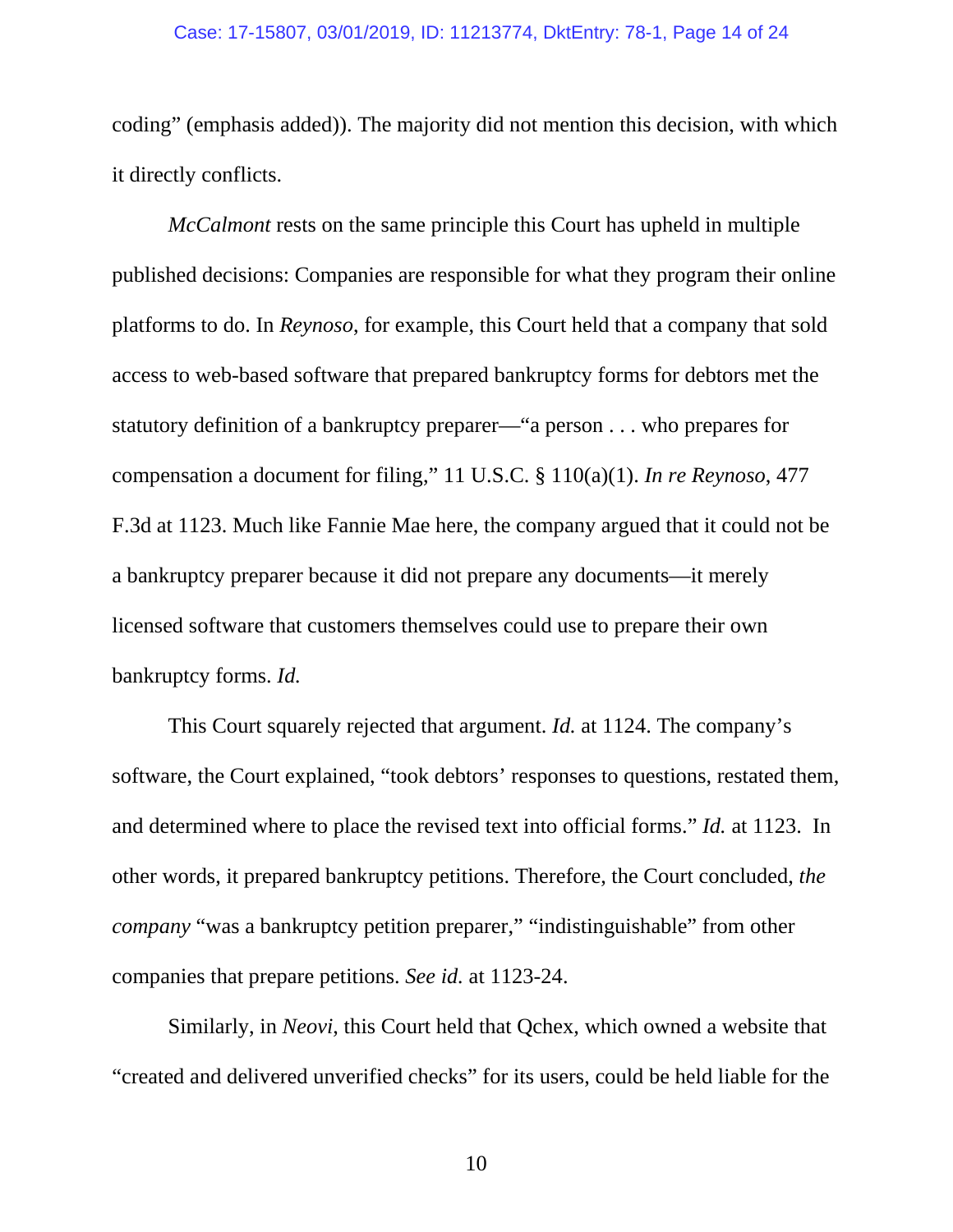#### <span id="page-14-0"></span>Case: 17-15807, 03/01/2019, ID: 11213774, DktEntry: 78-1, Page 15 of 24

fraudulent checks created through the website. *Neovi*, 604 F.3d at 1153. The Court rejected Qchex's "semantic" argument that its liability was "both 'legally' and 'literally' impossible" because "only users can create checks." *Id.* at 1155. "Even if the creation of the checks was impossible without user input," the Court explained, "that does not mean Qchex did not create the checks." *Id.*

<span id="page-14-1"></span>And, in *Roommates.com*, this Court held that the operator of an online roommate-matching website was not immune from liability for discriminatory profiles posted on its site or discriminatory searches undertaken by its users. *See Roommates.Com*, 521 F.3d at 1166-67. The website required its customers, in creating their profiles, to answer questions about protected characteristics, such as their sex and race; and it "designed its search system so it would steer users based on" these characteristics. *Id.* Nevertheless, the company argued that because it was the *user* who chose to publish a profile or run a search, the *company* could not be found to have "create[d] or develop[ed]," even in part, the discriminatory content. *See id.* at 1166.

This argument, the Court held, "strains both credulity and English." *Id.* It was the company's website that required users to answer questions eliciting discriminatory information and the company's software that encouraged discriminatory searches; therefore, the company, at least in part, created and developed the discriminatory content. *See id.* at 1166-67.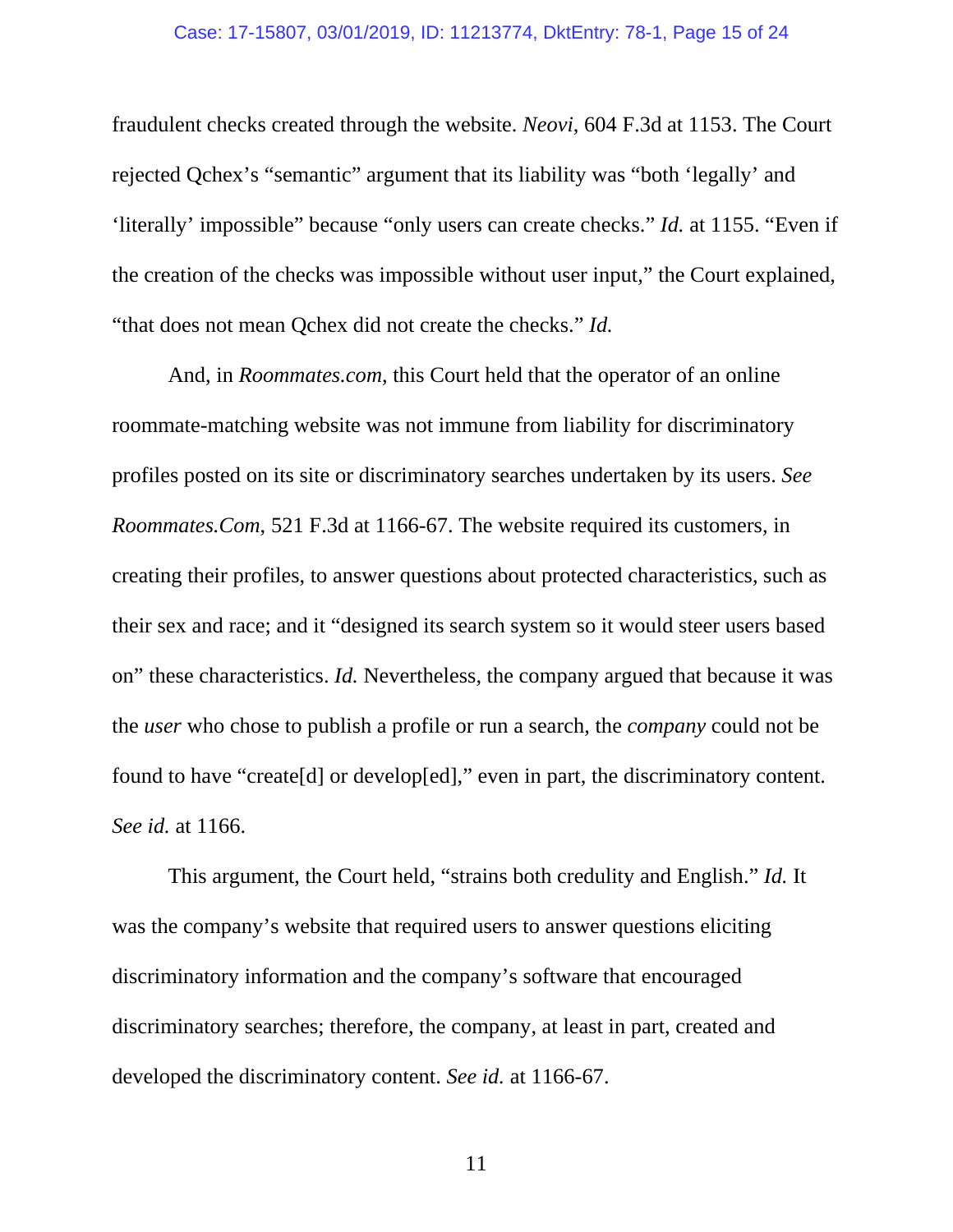#### Case: 17-15807, 03/01/2019, ID: 11213774, DktEntry: 78-1, Page 16 of 24

Thus, this Court has repeatedly rejected the fundamental premise the majority here relies on: that a company is not responsible for what it programs its online platform to do. The majority's decision to the contrary conflicts with this Court's well-established case law.

It also conflicts with the view of the Federal Trade Commission. The majority seizes on a sentence in an FTC staff report that a "seller of software to a company that uses the software product to process credit report information is not" a consumer reporting agency. Op. 8. But the majority omits the very next sentence: "However, a company that *uses* software to assemble" consumer information "for transmission to third parties *may* be a [consumer reporting agency]." *40 Years of Experience*, 2011 WL 3020575, at \*29 (emphasis added). In other words, the FTC distinguishes between companies that sell software to purchasers who install it on their own computers and use it "to process credit report information" themselves— Microsoft, for example, is not a consumer reporting agency just because someone might use Excel to process credit information—and companies like Fannie Mae that *use* software they themselves created and own to provide *others* with consumer reports. *See id.* 

As the dissent notes, the FCRA itself characterizes Desktop Underwriter as "'an automated underwriting system *used by* [Fannie Mae].'" Op. 20 (quoting § 15 U.S.C. §  $1681g(g)(1)(A)(ii)$ . And an FTC staff opinion advised that if a company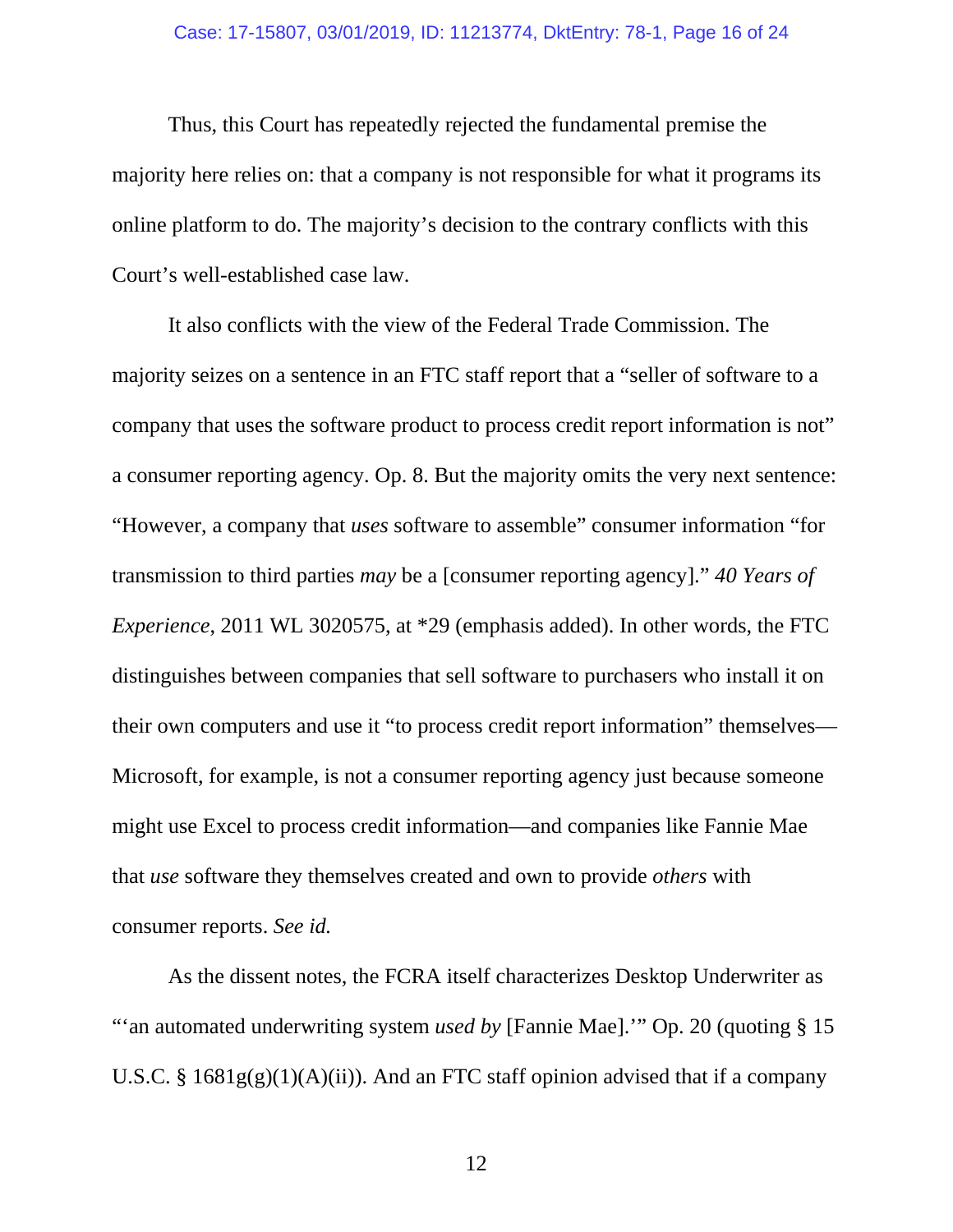### Case: 17-15807, 03/01/2019, ID: 11213774, DktEntry: 78-1, Page 17 of 24

provided consumer reports through "an electronic loan origination system" much like Fannie Mae's Desktop Underwriter, the company would be a consumer reporting agency. *See* Grimes, F.T.C. Staff Opinion Letter (June 9, 1993).

The majority's unprecedented conclusion that companies that would otherwise be consumer reporting agencies are exempt from the law simply because they use software, rather than people, to assemble and evaluate consumer information has no basis in the text of the statute and conflicts with both this Court's prior precedent and the FTC's guidance.

## <span id="page-16-0"></span>**II. The Majority's Novel Subjective Intent Requirement Conflicts with this Court's Precedent.**

The majority held that even if Fannie Mae does assemble and evaluate consumer information, it still isn't a consumer reporting agency because, in the panel's view, it does not do so "for the purpose of furnishing consumer reports." Op. 11.[3](#page-16-3) But it's indisputable that Fannie Mae's Desktop Underwriter assembles

 $\overline{a}$ 

<span id="page-16-3"></span><span id="page-16-2"></span><span id="page-16-1"></span> $3$  In support of this view, the majority asserts that Fannie Mae's reports "contain[] no evaluation or new information regarding the borrower's creditworthiness that wasn't already provided by the lender or credit bureau." Op. 12. As the dissent points out, that's simply not true. Op. 26. None of the credit data Fannie Mae imported on the Zabriskies or received from any lender stated that they had a foreclosure. *Id*.; *see Shaw*, 891 F.3d at 758 (foreclosure reporting error was "due to Fannie Mae's mistreatment of Experian's coding, not Experian's own inaccuracies"). But even if it were true, the FCRA expressly provides that entities that do nothing more than procure consumer information from other consumer reporting agencies and resell that information are themselves consumer reporting agencies. *See* 15 U.S.C. § 1681a(u).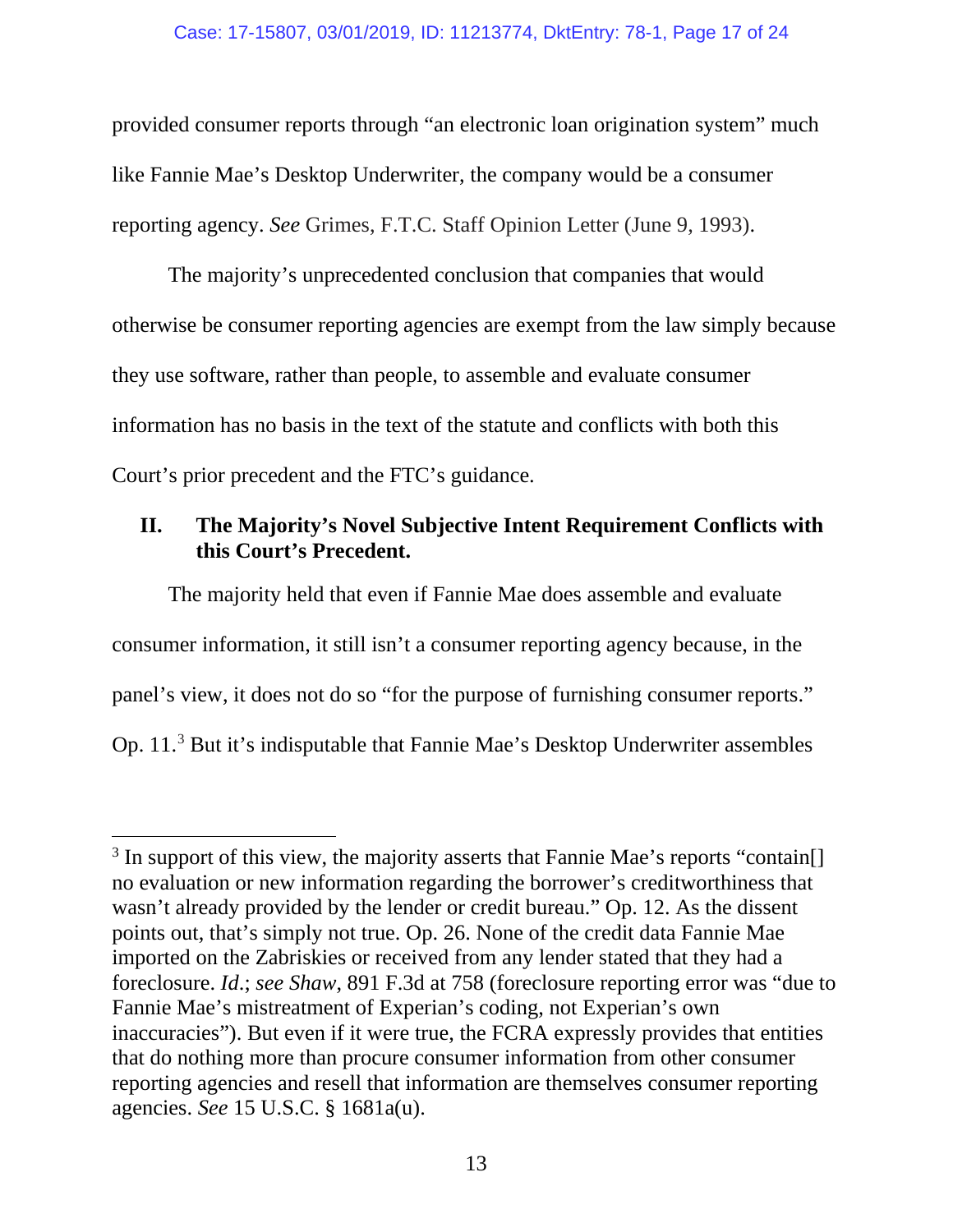### Case: 17-15807, 03/01/2019, ID: 11213774, DktEntry: 78-1, Page 18 of 24

and evaluates information "for the purpose of" furnishing reports to lenders. And, as the dissent explained, these reports meet the definition of a consumer report: They communicate "information bearing on a consumer's credit worthiness"; and mortgage lenders "use" them "as a factor in establishing the consumer's eligibility" for credit. Op. 27. Logic, therefore, dictates that Desktop Underwriter, and thus Fannie Mae, assembles and evaluates consumer credit information "for the purpose of furnishing consumer reports."

The majority held otherwise because, it asserted, Fannie Mae does not "*inten[d]*" to furnish consumer reports; according to the majority, Fannie Mae's sole "intention" is to "convey to lenders" whether Fannie Mae would purchase a loan if issued. Op. 11 (emphasis added).<sup>[4](#page-17-0)</sup> In the majority's view, it doesn't matter that the whole point of Desktop Underwriter is to produce consumer reports for lenders. Or that Fannie Mae knows that lenders use its reports to make loan

 $\overline{\phantom{a}}$ 

<span id="page-17-0"></span><sup>&</sup>lt;sup>4</sup> The majority treats this assertion as undisputed fact, but there is substantial evidence demonstrating that conveying to lenders whether Fannie Mae would purchase a loan was *not* the company's sole intent. As the dissent notes, Fannie Mae's reports contain all sorts of information beyond whether Fannie Mae would purchase the loan—including "credit history, any risk factors, existing credit and liabilities, [and] the consumer's employment and income"; in some cases, they even provide Fannie Mae's assessment of whether the loan presents an acceptable risk *for the lender*, even though the loan is ineligible for purchase by Fannie Mae—a completely unnecessary assessment if the goal is solely to convey eligibility for purchase by Fannie Mae. Op. 26-27.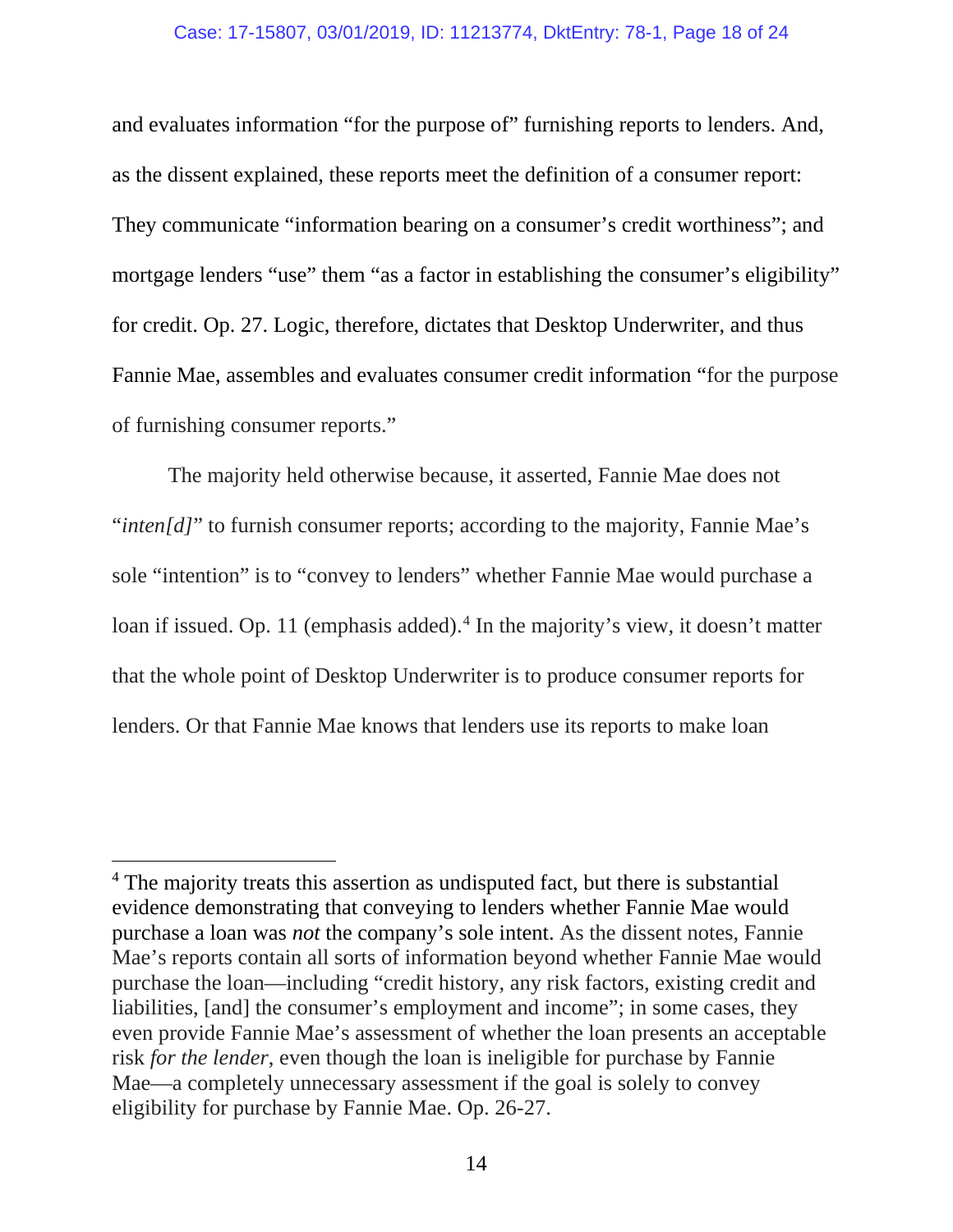#### <span id="page-18-2"></span>Case: 17-15807, 03/01/2019, ID: 11213774, DktEntry: 78-1, Page 19 of 24

determinations. All that matters is Fannie Mae's subjective motive for issuing the reports.

<span id="page-18-1"></span>This reading of the statute conflicts with this Court's decision in *Greenway*, 524 F.2d at 1146. There, the Court adopted the district court's opinion, which held that when a company "disseminates" consumer credit information "to a third party," and the company "knows or expects that it will be used in connection with a business transaction involving the consumer, then that information is a 'consumer report' and its originator is a 'consumer reporting agency,'" *Greenway v. Info. Dynamics, Ltd.*, 399 F. Supp. 1092, 1095 (D. Ariz. 1974). Under *Greenway*, a company like Fannie Mae that furnishes consumer information knowing full well it will likely be used to determine loan eligibility is a consumer reporting agency. Its motive for doing so is irrelevant.

<span id="page-18-0"></span>The majority's decision also conflicts with this Court's previous cases interpreting the phrase "for the purpose of" in other statutes. In *Harris*, this Court held the "natural reading of" the statutory language "force feeding a bird for the purpose of enlarging the bird's liver beyond normal size" is that it requires a determination of "the objective nature of the force feeding, rather than the subjective motive of the farmer." *Harris*, 729 F.3d at 947. Similarly, in *Western Watersheds Project*, the Court held the "natural reading of whether an adjudication is 'for the purpose of granting or renewing a license' looks to what the end result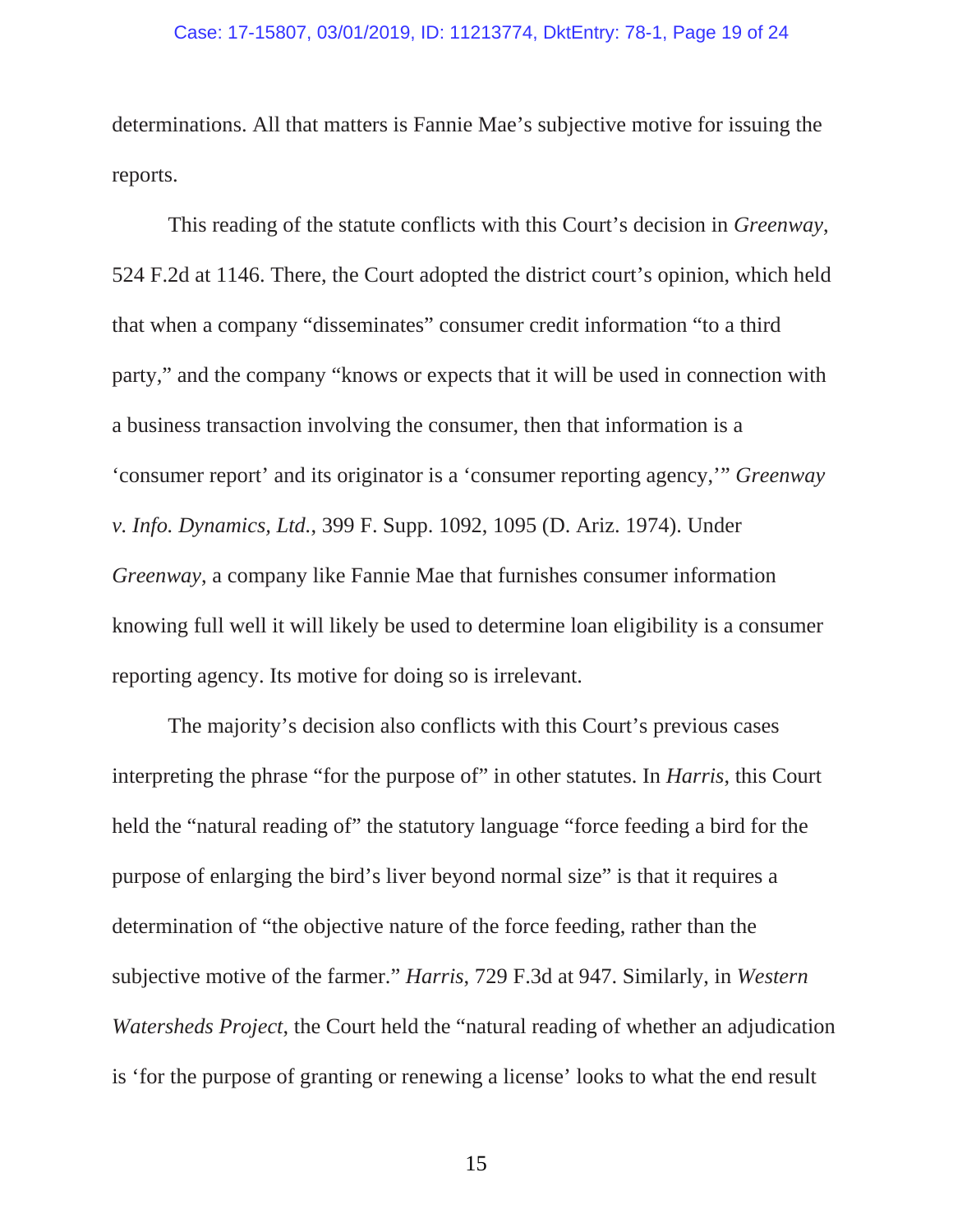#### <span id="page-19-1"></span><span id="page-19-0"></span>Case: 17-15807, 03/01/2019, ID: 11213774, DktEntry: 78-1, Page 20 of 24

of the adjudication ultimately will be," not the "subjective motives of the challenging party." *W. Watersheds Project*, 624 F.3d at 987; *see also United States v. Banks*, 514 F.3d 959, 966 (9th Cir. 2008) ("[I]n ordinary usage, doing X 'for the purpose of' Y does not imply that Y is the exclusive purpose.").

So too here. Nothing in the definition of consumer reporting agency suggests that courts should attempt to ferret out a company's subjective motive. The natural reading of "assembling or evaluating" consumer information "for the purpose of furnishing consumer reports" is that the "end result" of the assembly or evaluation of the information is a consumer report. Other provisions of the FCRA require intent. *See, e.g.*, 15 U.S.C. § 1681n (providing "civil liability for willful noncompliance"). The definition of consumer reporting agency doesn't.

<span id="page-19-2"></span>And with good reason. Were it otherwise, any company that disputed whether its reports were consumer reports would automatically be exempt from the FCRA, because it could not possibly have *intended* to produce consumer reports; it didn't know it was doing so. Worse, a company that, like Fannie Mae, sells reports to third parties *knowing* those reports will be used to evaluate a consumer's eligibility for credit could easily evade liability under the FCRA simply by disclaiming any *intent* for the reports to be used that way.

The Federal Trade Commission has repeatedly rejected companies' efforts to circumvent the FCRA in this way. The agency has made clear that companies that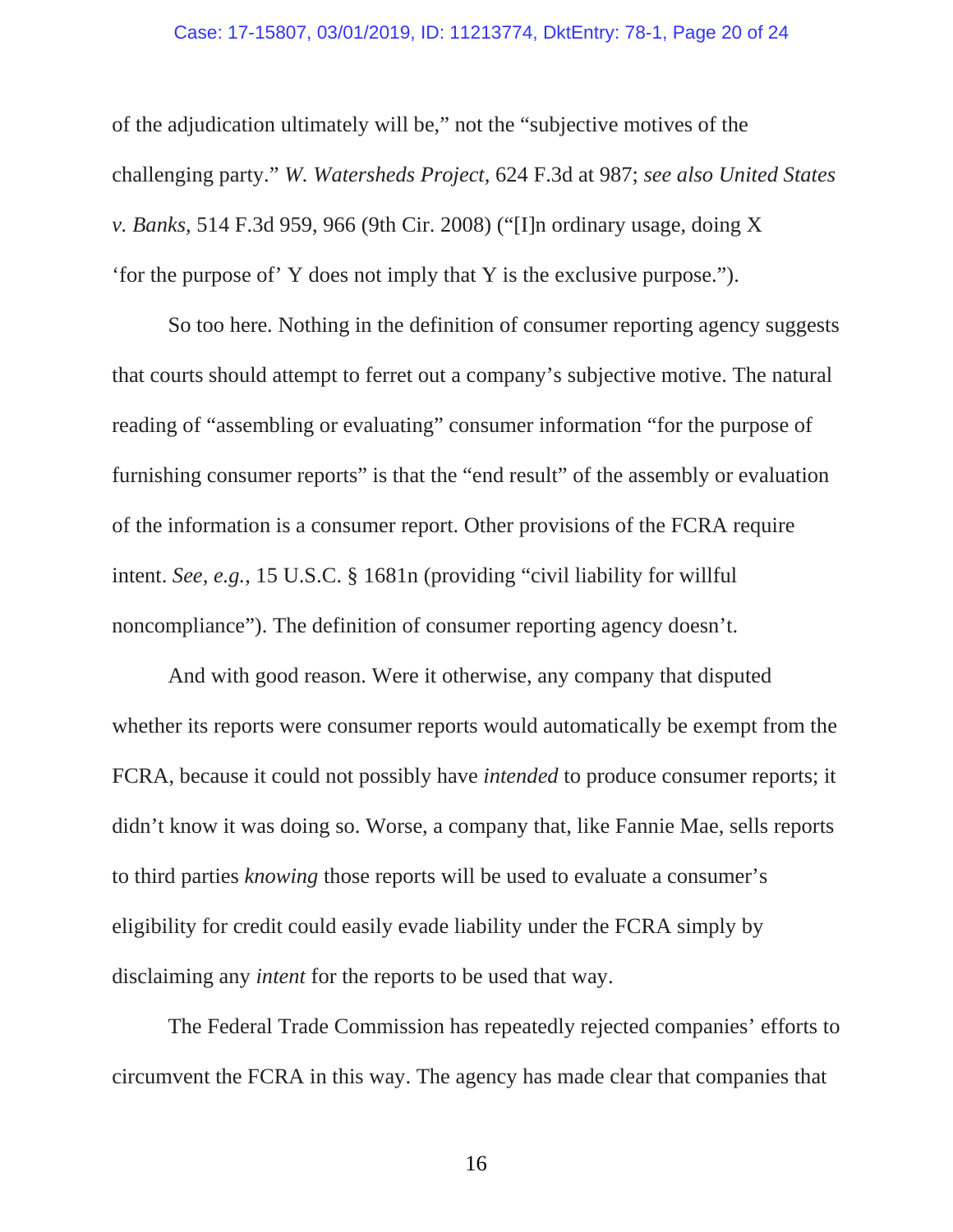<span id="page-20-1"></span>provide consumer information that is used or that the company expects to be used to establish a consumer's eligibility for credit or employment are consumer reporting agencies, regardless of the company's subjective intent. *See, e.g.*, *In re. Filiquarian Publ'g, LLC*, 155 F.T.C. 859 (2013) (mobile application offering "quick background checks" to employers was a consumer reporting agency even though it expressly disclaimed intent for reports to be used for purposes covered by the FCRA); Fed. Trade Comm'n, *Data Brokers: A Call for Transparency and Accountability* 54 n.94 (May 2014) (product marketed for "risk mitigation" could be covered by the FCRA if it is "used to determine creditworthiness" instead).

### <span id="page-20-2"></span><span id="page-20-0"></span>**III. The Issues Presented Here are Exceptionally Important.**

Fannie Mae issues reports on millions of loan applicants a year. *See* Answer Br. n.3. In many cases, these reports determine whether a prospective home-buyer will be able to secure a mortgage. Errors in Fannie Mae's algorithm for compiling these reports, such as falsely reporting thousands of foreclosures that never happened, can have an enormous impact. Not only do they prevent consumers from buying homes and mortgage lenders from accurately assessing loan applicants, but they threaten the entire housing industry (sellers, builders, realtors, etc.), which, at base, depends on people being able to buy homes. If Fannie Mae is not subject to the FCRA, if it is not required to "follow reasonable procedures" to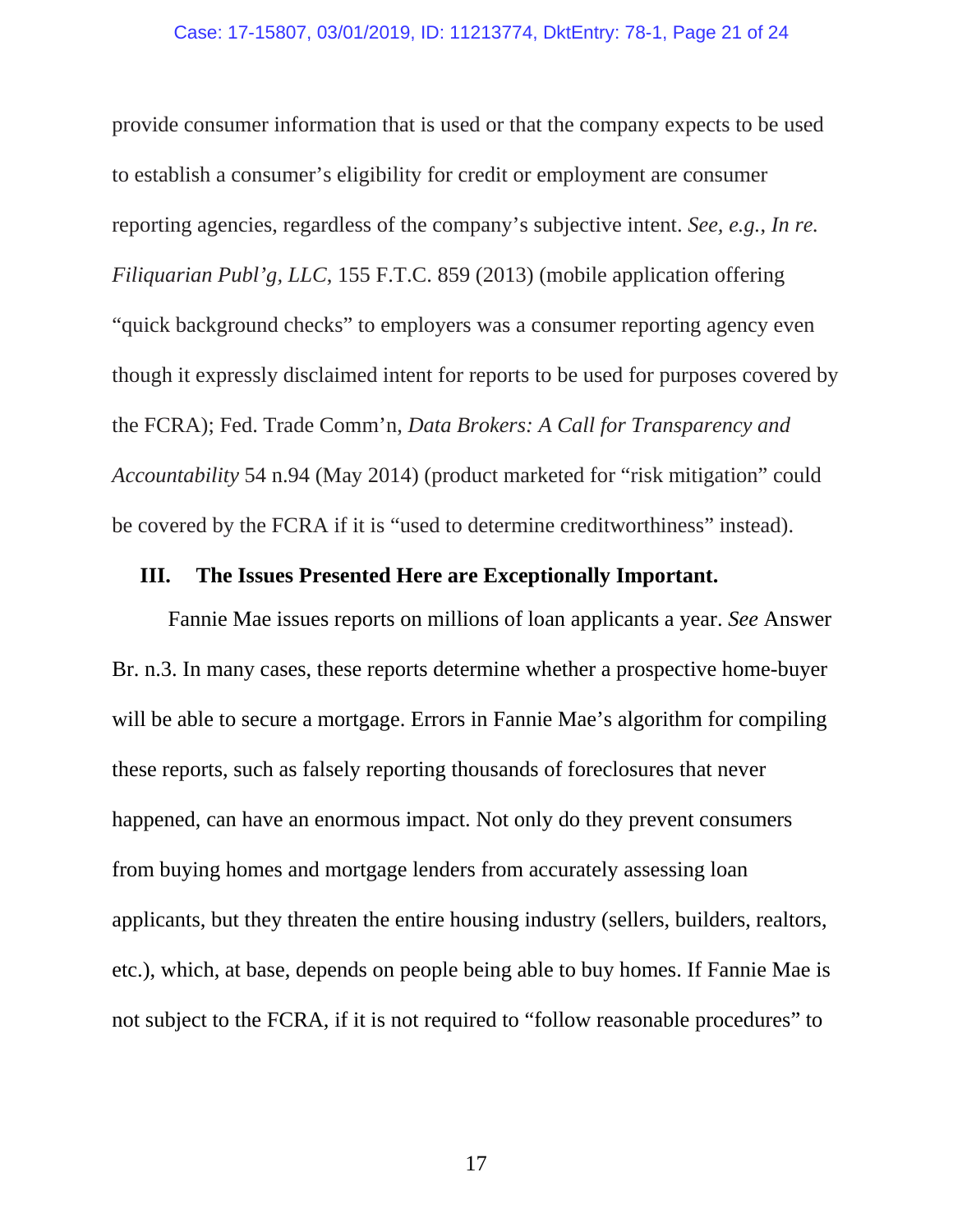ensure the accuracy of its reports, there will be no mechanism for ensuring that these reports, upon which an entire industry relies, are accurate.

<span id="page-21-2"></span>And that is not the only problem. The majority's decision effectively exempts a huge swath of the consumer reporting industry from the FCRA. Numerous consumer reporting companies operate in exactly the same way Fannie Mae does: Their employees don't personally assemble or evaluate consumer information; they program automated systems accessible through online platforms to do so. *See, e.g., Harris v. RELS Reporting Servs., LLC*, No. 2:14-CV-0805-SLB, 2016 WL 4366892, at \*4 (N.D. Ala. Aug. 16, 2016); *In the Matter of First Am. Real Estate Sols., LLC*, 1998 WL 753243, at \*5-6 (F.T.C. 1998). Under the majority's reasoning, all of these companies could potentially be exempt from the FCRA. Not just Fannie Mae.

<span id="page-21-1"></span><span id="page-21-0"></span>Furthermore, the majority's decision could have widespread ramifications even outside the consumer reporting context. The decision raises a host of questions about whether, and under what circumstances, companies can immunize themselves from generally-applicable statutes simply by automating their business. As this Court explained over a decade ago, the internet "has become a dominant perhaps the preeminent—means through which commerce is conducted." *Roommates.Com*, 521 F.3d at 1164 n.15. Its "vast reach into the lives of millions," is precisely why "we must be careful" to hold online businesses to the same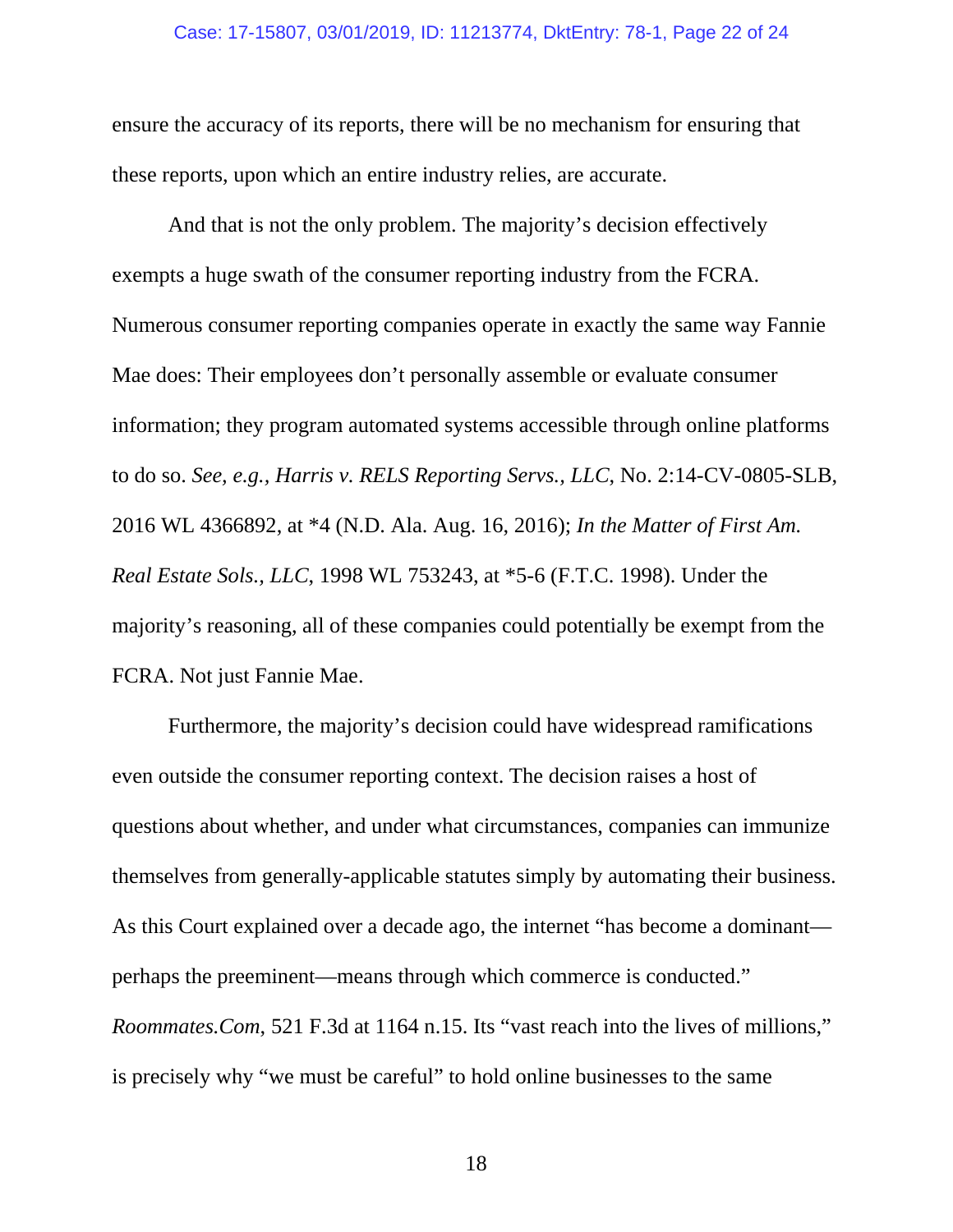standard as "their real-world counterparts." *See id.* En banc review is necessary to ensure that companies cannot exempt themselves from the law, simply by moving their businesses online.

## <span id="page-22-1"></span>**CONCLUSION**

<span id="page-22-0"></span>For the foregoing reasons, the Court should grant rehearing or rehearing en banc.

Dated: March 1, 2019 Respectfully submitted,

By: /s/ *Jennifer D. Bennett* Jennifer D. Bennett Public Justice, P.C. 475 14th St., Suite 610 Oakland, CA 94612 (510) 622-8150 jbennett@publicjustice.net

Paul B. Mengedoth Mengedoth Law PLLC 20909 N. 90th Place, Suite 211 Scottsdale AZ 85255 (480) 778-9100 paul@mengedothlaw.com

Sylvia A. Goldsmith Goldsmith & Associates, LLC 20545 Center Ridge Road, Suite 415 Rocky River, OH 44116 (440) 934-3025 goldsmith@goldsmithlawyers.com